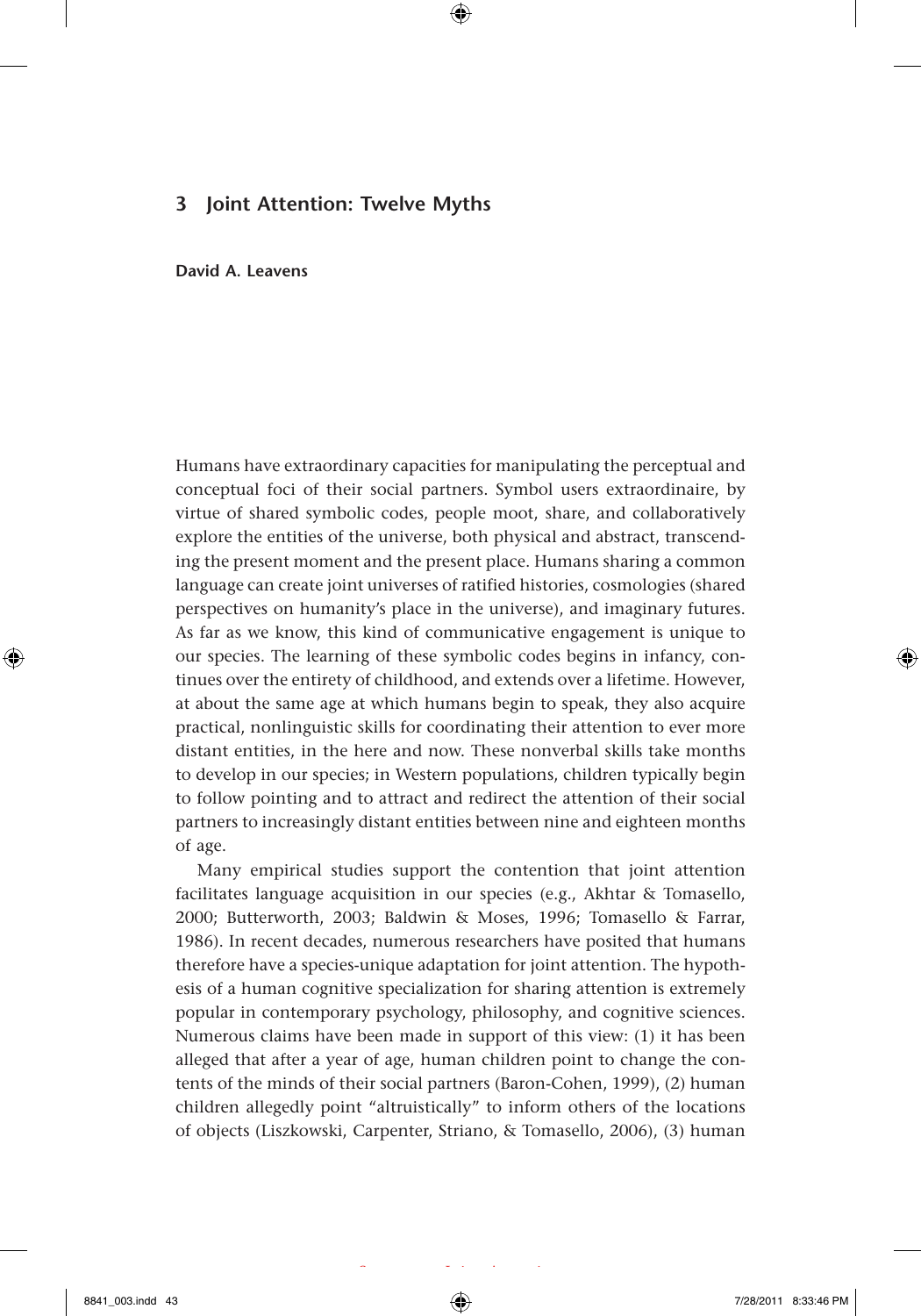children allegedly point with a manifest acknowledgment of the mutuality of joint attention (Petitto, 1988), (4) pointing with the index finger has been alleged to be a universal human gesture (Butterworth, 2003; Povinelli & Davis, 1994; Povinelli, Bering, & Giambrone, 2003). Arguments for the human uniqueness of joint attention have looked to the behavior of our nearest living relatives, the great apes, and it has been variously claimed that (5) apes do not point, (6) apes do not point with their index fingers, (7) apes do not point with each other, (8) apes do not point to share attention, (9) apes do not point "altruistically" to inform others, (10) apes do not understand the communicative intentions of others, (11) apes do not acknowledge the mutuality of joint attention, and (12) apes do not point in their natural habitats. I will refute each of these twelve claims, which suffer from either conceptual naiveté (myths 1 through 3) or neglect of the totality of the empirical record (myths 4 through 12). First, I will demonstrate that claims for uniquely human sociocognitive skills supporting joint attention suffer from experimenter bias in favor of humans. Second, I will review the empirical record, which unambiguously demonstrates that every component of joint attention that has been displayed by human infants has also been displayed by representatives of the great apes. Finally, I will suggest that joint attention is wholly explicable in apes and humans as a reflection of means–ends reasoning in all naturalistic and experimental contexts studied to date.

 $\textcircled{\scriptsize{+}}$ 

# **Myths Resulting from Prior Beliefs about Hypothetical Psychological Processes**

Myths in this category are characterized by hasty, insufficiently critical commitment to particular, hypothetical models of psychological processing. The central fact that will emerge from this analysis is that the empirical, scientific record does not discriminate between mutually inconsistent interpretations of that record. The significant consequence of this fact is that virtually all contemporary claims to the effect that some experimental finding *supports* any particular hypothetical model of psychological processing must be objectively construed as a finding that is merely *consistent with* that model and, furthermore, is also consistent with a large number of other hypothetical models.

**Myth 1: Human Babies Point to Change the Contents of Others' Minds** This claim has been most forcefully put forward by Baron-Cohen (1989, 1995, 1999) in a reformulation of a theoretical scheme originally put

Seemann—Joint Attention

↔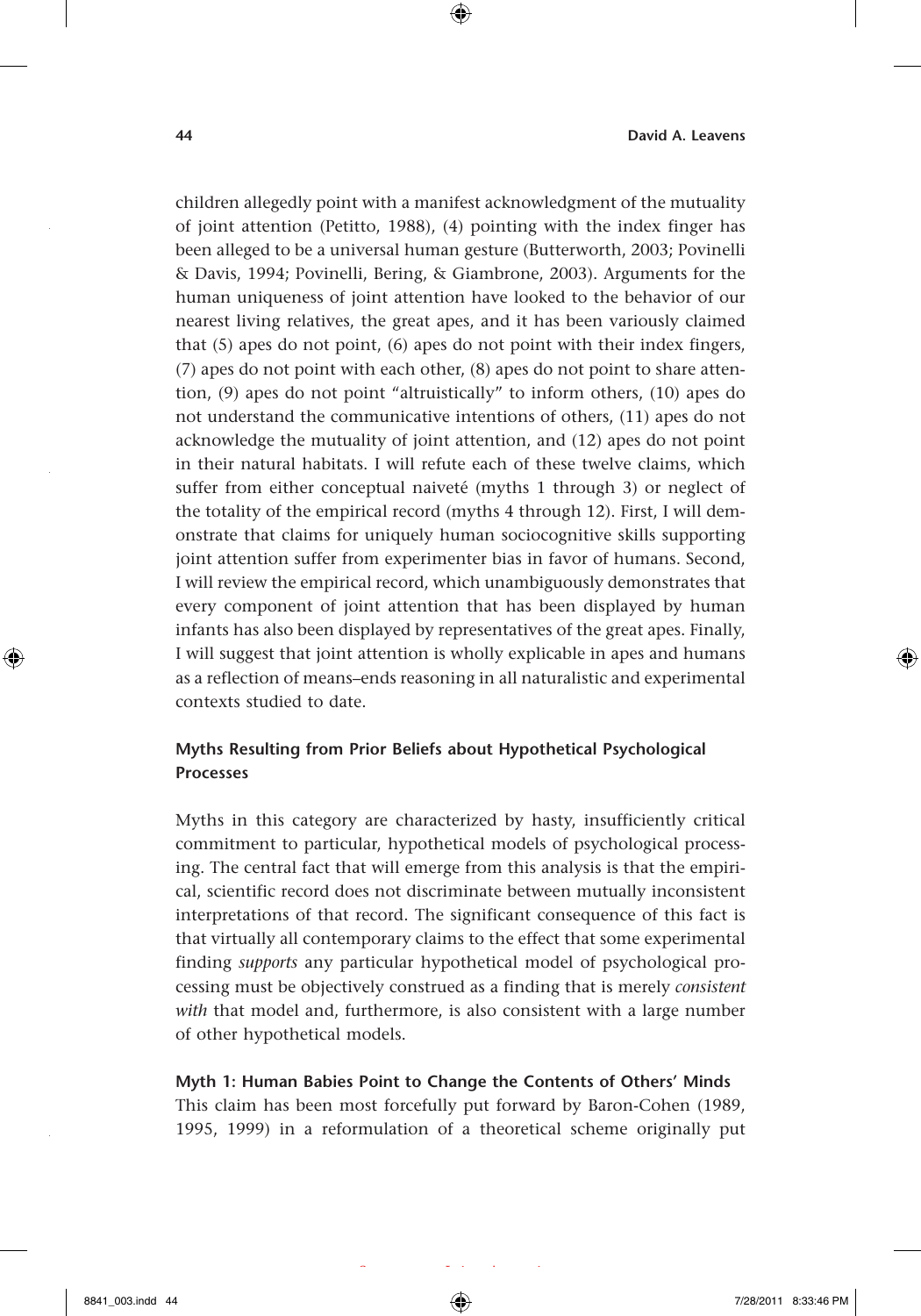forward by Bates, Camaioni, and Volterra (1975). In their original treatment, Bates and her colleagues proposed that preverbal human infants' communicative bids could be characterized as *performatives*, which are similar to *utterances*, except that they lack propositional or semantic content. According to a then-popular scheme, all utterances contain both propositional and motivational (performative) content. Hence, the sentence "John hit the ball" contains the same propositional content that can be used in a variety of different performative contexts, such as an imperative, "John, hit the ball," or an interrogative, "Did John hit the ball?" (example from Bates et al., 1975, p. 206). In their analyses of the development of communication in human children, Bates et al. (1975) focused upon two of these motives (or performatives), requesting and commenting. Communicative acts in which babies use adults as means to obtain entities—for example, unreachable objects—or more generally to exert a change in the state of the environment, were termed *protoimperatives*, because these acts were interpreted as functional precursors to the babies' later developing imperative speech acts. The second mode or motivation that Bates et al. (1975) discussed was babies' use of objects to obtain infantdirected adult responses, or *protodeclaratives*, defined, in their terms, as "the use of an object (through pointing, showing, giving, etc.) as the means to obtaining adult attention" (Bates et al., 1975, p. 209). Thus, in the original use of these terms, both protoimperatives and protodeclaratives were construed as instrumental acts, the former to use adults to obtain objects (or other physical changes in the world), the latter to use objects to obtain adult attention. By adult attention, Bates et al. (1975) meant publicly available adult responses that were amenable to objective measurement: "laughter, comment, smiles and eye contact" (p. 216). Other contemporary work did not discriminate different motives for pointing (e.g., Ricks & Wing, 1975). The major significance of Bates et al.'s (1975) analysis, in their own view, was that it was consistent with a then-emerging view that "performa-

⊕

These original definitions have undergone an equivocation in the ensuing years. In other words, the terms are no longer used to mean the same things they meant when they were introduced into the scientific literature. For example, Mundy and his colleagues (Mundy, Sigman, Ungerer, & Sherman, 1986, 1987) discussed a tripartite division of communicative motives in infancy, including affiliative, indicating, and behavior regulation; in their scheme, what were a unitary set of motivations categorized as protodeclaratives in Bates et al.'s (1975) system were separated into distinct affiliative and indicating motives. Recently, Liszkowski

tive structures have a developmental history prior to speech itself" (p. 207).

Seemann—Joint Attention

↔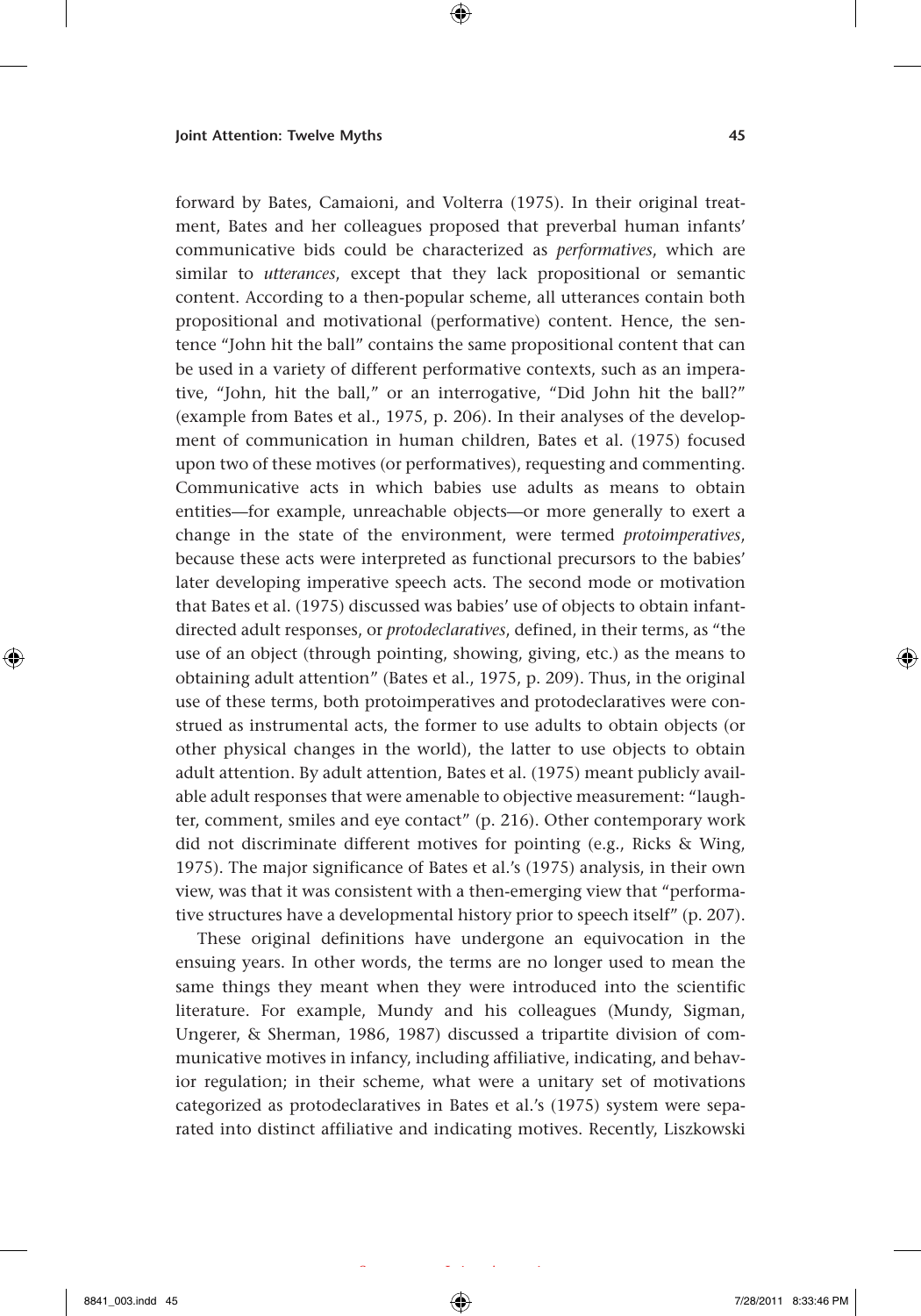## **46 David A. Leavens**

and his colleagues (Liszkowski et al., 2006) have suggested that babies' deictic gestures implicate separate motives for requesting, sharing attention, and altruistically informing. The usage of these terms has shifted inexorably toward the dogma that protodeclarative behaviors (showing objects, pointing to objects, etc.) signify attempts by even very young babies to manipulate the perceptions, even the mental contents, of others. Part of the empirical basis for this change was a series of observations on atypically developing children, especially children with autism.

⊕

During the late 1970s and 1980s, it became apparent that children with autism differed from typically developing children in their gestural behavior, and numerous researchers attempted to characterize this difference. Curcio (1978) studied, among other things, the pointing of twelve children, from four to twelve years of age, who had been diagnosed with autism. He found no instances of protodeclarative pointing in his sample, with one hour of observation per subject, although some of these children did point protoimperatively. He defined protodeclarative pointing as Bates et al. (1975) had defined it, as the use of objects to obtain adult attention, and interpreted the complete absence of protodeclarative behavior in his autistic sample as evidence for a qualitative difference in the mental development of children with autism, compared with typically developing children. Specifically, he suggested that because protodeclaratives may be functionally important in the development of spontaneous naming (citing Bates, 1976), their absence in these atypical populations might be a significant factor in these children's language delay. Mundy and his colleagues (e.g., 1987) reported that variance in the initiation of and response to joint attention, which included measures of pointing, correlated with later measures of both expressive and receptive language abilities in a sample of children with autism. They suggested that

to intentionally direct the attention of another person, or to respond to attentiondirecting behaviors, children presumably need to understand that (a) others have a perspective on objects which is independent of the child's perspective and (b) people can share a common interest in objects (Rheingold, Hay, & West, 1976). According to this hypothesis the association between gestural and verbal communication abilities in autistic children may have been mediated by the nonverbal social-cognitive ability to appreciate that other people have an independent point of view and by an associated affective/emphatic ability to share a common interest in objects with other people. (Mundy et al., 1987, p. 362)

Thus, by the middle to late 1980s researchers were equating protodeclarative behaviors with perspective-taking abilities. In Baron-Cohen's seminal 1989 paper, he replicated the apparent deficit in protodeclarative pointing

Seemann—Joint Attention

⊕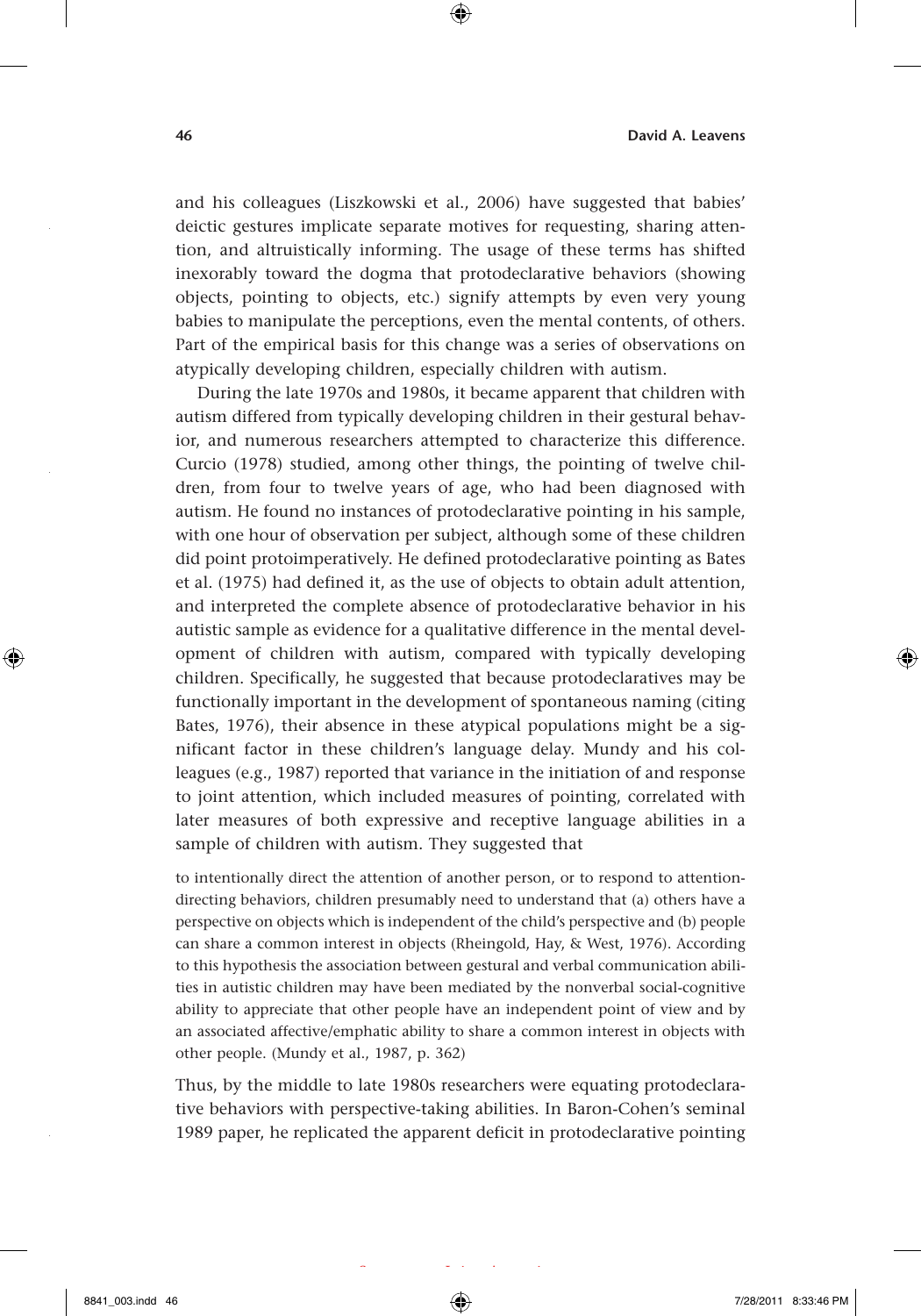reported by others in autistic children, but he also redefined the terms protoimperative and protodeclarative. He declared that protoimperatives represented infants' attempts to obtain "some state of affairs in the *physical* world" (p. 137). In contrast, according to Baron-Cohen, protodeclaratives are not instrumental at all, they represent babies' attempts to remark or comment on the state of the world: "the infant's goal is to make another person recognize, attend to or understand what s/he is thinking about" (1989, p. 118). Now, protodeclaratives signified not only perspective taking in babies as young as eleven or twelve months but also the sharing of conceptual worlds—thoughts, ideas, and the like. Before too long, Baron-Cohen was defining protodeclaratives as one of a number of classes of behavior that, according to him, require a theory of mind, including even intentional communication and repairing failed communication.

⊕

It is now almost uncontroversial among developmental psychologists that babies point declaratively to influence the contents of the minds of their social partners. Why, many would ask, would babies draw the attention of their social partners to entities in the world if they did not appreciate that their social partners have perspectives and mental contents that differ from their own? According to this view, babies have abstract conceptions of mental states long before (indeed, several years before) they can articulate these abstract conceptions through speech. This theoretical position, then, is infused with an interpretative stance based on a particular assumption about mental functioning, the central assumption that human babies and adults must infer the communicative motives of their social partners to achieve a coordination of attention.

Space does not permit a full critique of this assumption (see Leavens & Racine, 2009, and references therein, e.g., Clark, 1997; De Jaegher & Di Paolo, 2007; Gallagher, 2001, 2008; Hutto, 2008; Johnson, 2001; King, 2004; Lakoff & Johnson, 1999; Leavens, Hopkins, & Bard, 2008; Leudar & Costall, 2004; Lickliter, 2008; Racine & Carpendale, 2008; Reddy & Morris, 2004). For present purposes, let me return to the original, instrumental definition of protodeclaratives. This instrumental interpretation—that babies point protodeclaratively to elicit infant-directed behavior—was elaborated in considerable detail by Moore and Corkum (1994). They argued that after months upon months of experience in the company of responsive caregivers, "the infant may understand that the point will tend to lead to an *adult head turn* and an *interesting subsequent response from the adult*" (Moore & Corkum, 1994, p. 362, emphasis added). According to Moore and Corkum (1994), no human-unique learning capacities need be employed to gain these kinds of expectations. This learning-based account

Seemann—Joint Attention

↔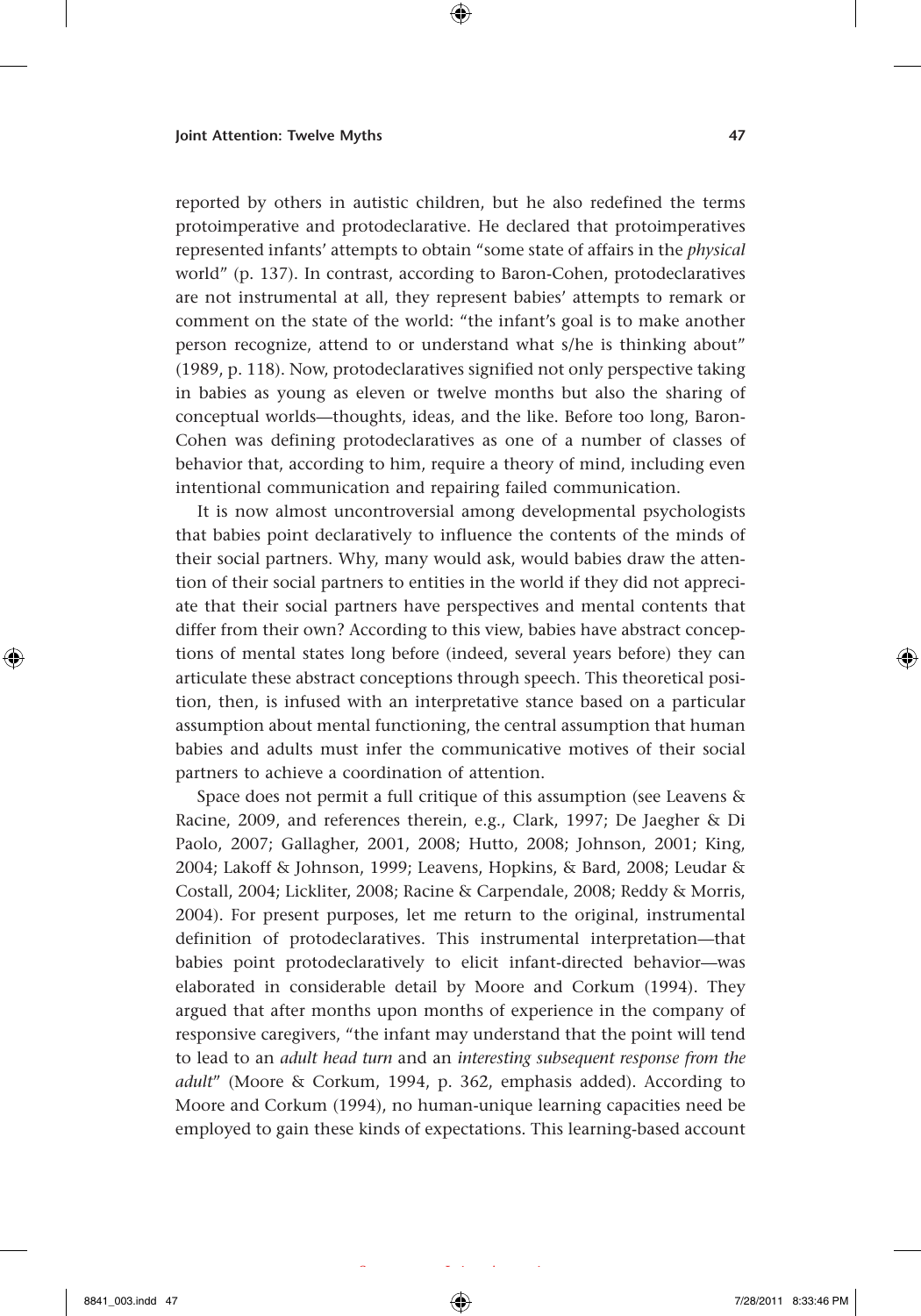of protodeclaratives makes a clear prediction: babies who point protodeclaratively will react with dissatisfaction if their social partners do not turn their heads and display concomitant interesting responses. About ten years later, this experiment was performed by Liszkowski, Carpenter, Henning, Striano, and Tomasello (2004). Liszkowski and his colleagues manipulated experimenters' responses to babies' protodeclarative points, reasoning that if babies were dissatisfied with the experimenter's behavior, they should display that dissatisfaction through persistence in pointing (e.g., Golinkoff, 1986). The experimenters assigned twelve-month-old babies to one of four conditions: (1) the experimenter ignored the babies' points, (2) the experimenter turned to look at the targets of the babies' points but maintained a neutral emotional affect, (3) the experimenter did not turn his head to look at the indicated target but directed positive affect toward the baby, and (4) the experimenter both turned his head to look at the indicated target and expressed intensely positive emotion. Consistent with Moore and Corkum's (1994) prediction, based on a learning account of protodeclaratives, the babies in the first three groups all persisted in pointing after the experimenter's responses but appeared satisfied in the fourth condition. This experiment could have disconfirmed a social learning thesis, but it failed to do so. Liszkowski et al.'s (2004) experiment was apparently designed, in part, to refute a later claim by Moore and D'Entremont (2001) that younger babies, at around a year of age, point to enhance an interaction between themselves and their caregivers, irrespective of whether the adult had seen an interesting sight. Liszkowski et al. (2004, p. 305) interpreted their results as a refutation of the social learning account, citing both Moore and Corkum (1994) and Moore and D'Entremont (2001). In fact, their findings actually confirmed the prediction of Moore and Corkum (1994), albeit not the general conclusion of Moore and D'Entremont (2001).

⊕

In conclusion, there is, to date, no empirical refutation of the hypothesis that babies might learn to point protodeclaratively based on their experiences in the first year of life, although this does not, of course, unambiguously confirm the conjecture that human babies might learn to point. Over the last forty years, babies have pointed protodeclaratively in Western, postindustrialized communities through a series of major changes in theoretical fashions in psychology, yet no new empirical findings have emerged that unambiguously disconfirm the proposal that babies could, in principle, learn from experience to point protodeclaratively. I do not know whether babies acquire these behaviors from relatively simple learning processes or by the application of human species-specific cognitive

Seemann—Joint Attention

↔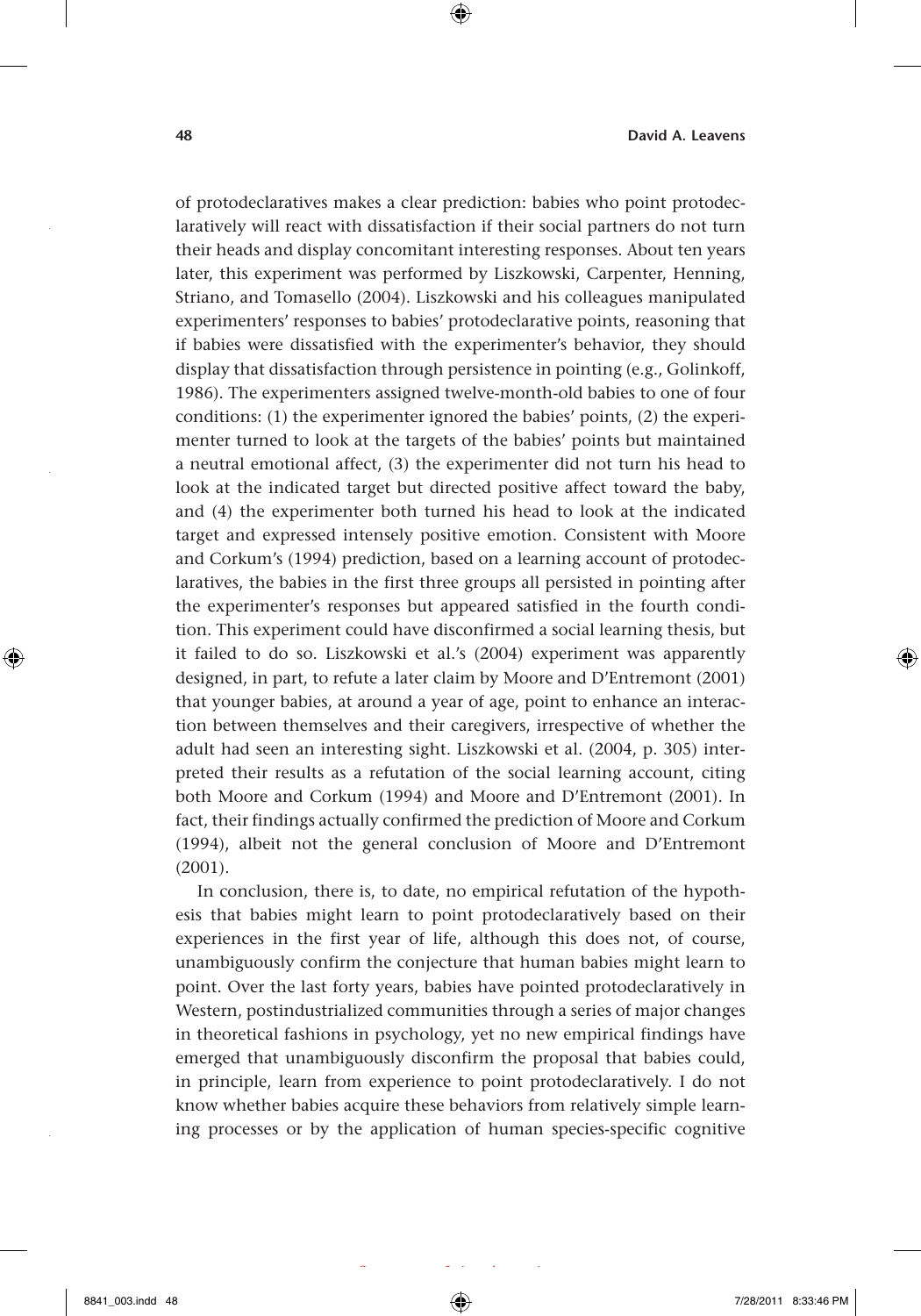adaptations for understanding others, and I think that any objective review of the literature on human cognitive functioning can only conclude that nobody else knows, either (see, e.g., the spirited discussions in Carruthers, 2009; Mitchell, De Houwer, & Lovibond, 2009)—cognitive science is nowhere near a consensus even on what the basic processes of mental functioning might be in adult humans with sophisticated verbal skills, who can offer explanations for their own behavior (even if those explanations are likely to range from the improbable to the absurd; Nisbett & Wilson, 1977). In a recent article on human pointing, Tomasello, Carpenter, and Liszkowski (2007) argued that human babies, as young as 12 months of age, have rich, abstract representations of the mental lives of their social partners, but commentators on this article cite the same human developmental phenomena to support arguments to the effect that babies might learn to point through experience (D'Entremont & Seamans, 2007), that some mental states are not inferred but directly perceived in the social environment (Gómez, 2007), and that babies point neither declaratively nor imperatively, but interrogatively, to probe the contingencies of their environments (Southgate, van Maanen, & Csibra, 2007). Thus, the same developmental phenomena support mutually inconsistent hypotheses about mechanisms of acquisition and about the motivational bases for pointing. Therefore, resolution of the specific question of whether human babies can represent and are motivated to alter the contents of others' minds is currently beyond the capabilities of the cognitive sciences. This conclusion admits of the possibility that this very rich interpretation of infants' behavior might be true but relegates it to the category of fervently held beliefs. To argue that human children point to alter the contents of others' minds is to make a commitment to a particular theoretical conception of mental functioning (in particular, a telementational or inferential model in which there are these entities called minds that are coextensive with brains and that can engage with others only through an inferential process—see, e.g., Leavens & Racine, 2009; Leudar & Costall, 2004), but to deny that entirely different kinds of explanations are also possible, at our present state of knowledge, is, in my view, desperately naive.

⊕

# **Myth 2: Human Babies Point Altruistically to Inform Others of the Locations of Objects**

Liszkowski et al. (2006) claimed that one-year-old human babies pointed altruistically to inform an experimenter of the location of an object for which he was searching. They further argued that this behavior demonstrates that even very young "humans conceive of others as intentional

Seemann—Joint Attention

↔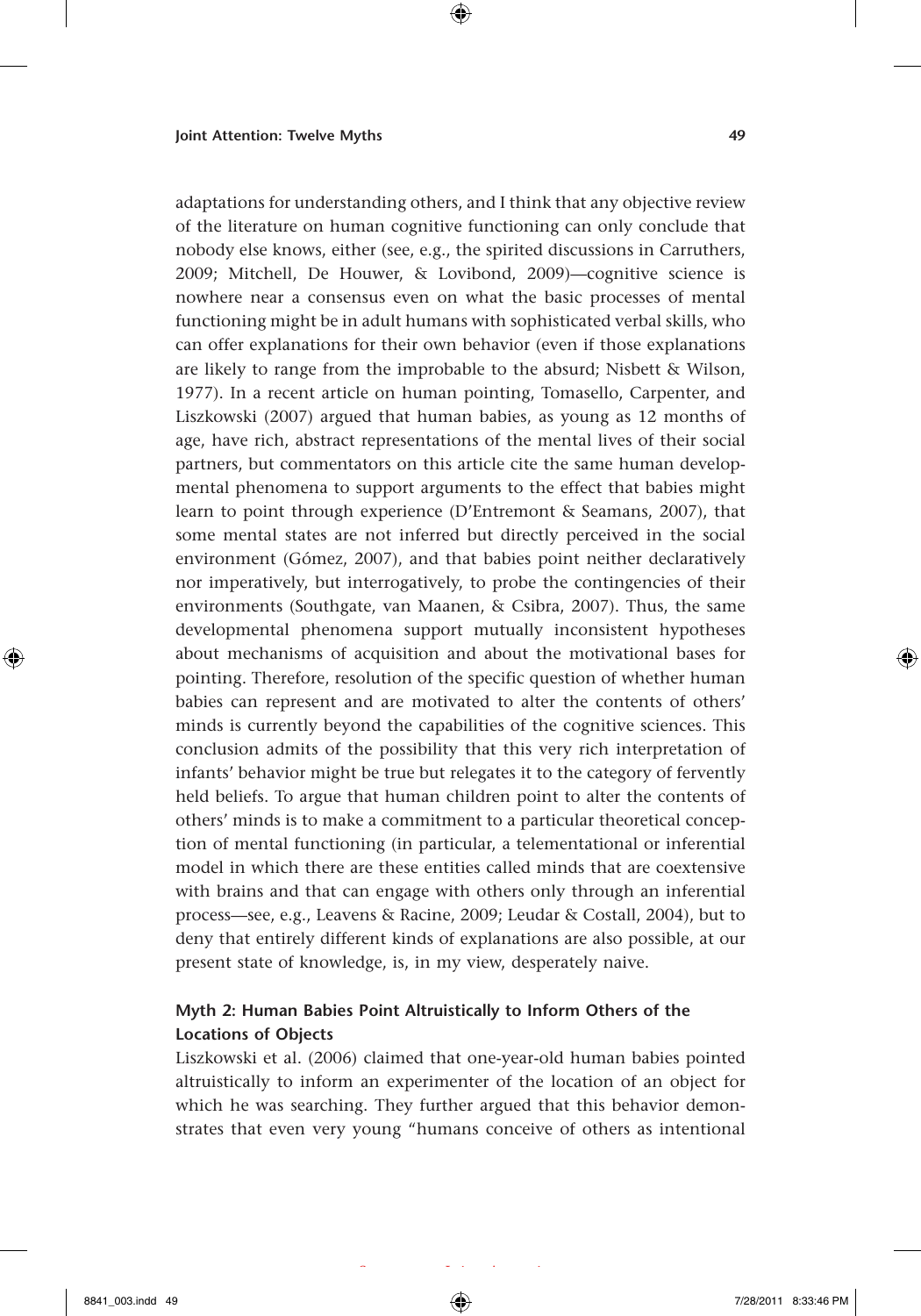agents with informational states and they have the motivation to provide such information communicatively" (p. 173). In two experiments, experimenters pretended to accidentally drop a number of objects, and babies at one year and one-and-a-half years of age often pointed to the dropped objects, pointing significantly more often to the object for which the experimenter was looking, and pointing more often before than after the experimenter verbally asked for help in finding the object. In the first experiment, consisting of six trials, the babies were seated in the laps of research assistants, while the babies' mothers were elsewhere in the room (the mothers' locations were not specified). In the second experiment, comprising twelve trials, the babies were seated in their mothers' laps. Liszkowski et al. (2006) concluded that the babies' pointing to objects for which an experimenter was looking reflected a "uniquely human" (p. 186) form of cooperation.

⊕

Methodologically, it is important to note that with this study, as with virtually all experiments of this type, absolutely no experimental control was exerted over these babies' preexperimental histories. The authors appeal to evolutionary factors within the last six million years (since our split with the other great apes) to account for behavior that emerges in human twelve-month-olds but provide no account of the life experiences of these children in the twelve months prior to these experiments. I am forced to ask, is it possible to teach (either intentionally or inadvertently) a human to point informatively in twelve months? Arguably, at least in principle, yes it is. The invocation of evolutionary history to account for this behavior in the absence of experimental control over the preexperimental lives of these organisms is neither necessary nor convincing. Now, sometimes people get angry with me for pointing this out because there is no way anybody can ethically control the preexperimental histories of human babies, so the criticism is perceived as being unfair. However, my criticism stands: if an organism (of any species) displays a behavioral innovation at some age (any age) and the experimenter lacks control over its preexperimental experiences, then it is logically ambiguous whether evolutionary factors, ontogenetic factors, or gene–environment interactions account for the behavioral innovation. This is a rudimentary principle of the experimental method and is the major rationale for carefully matching comparison groups on as many social, economic, and other experiential variables as possible.<sup>1</sup> The consequence of these methodological problems is that the "human uniqueness" of the behavior is entirely conjectural this study provides no empirical foundation for this aspect of their claim, that informative pointing indexes a uniquely human motivation.

Seemann—Joint Attention

↔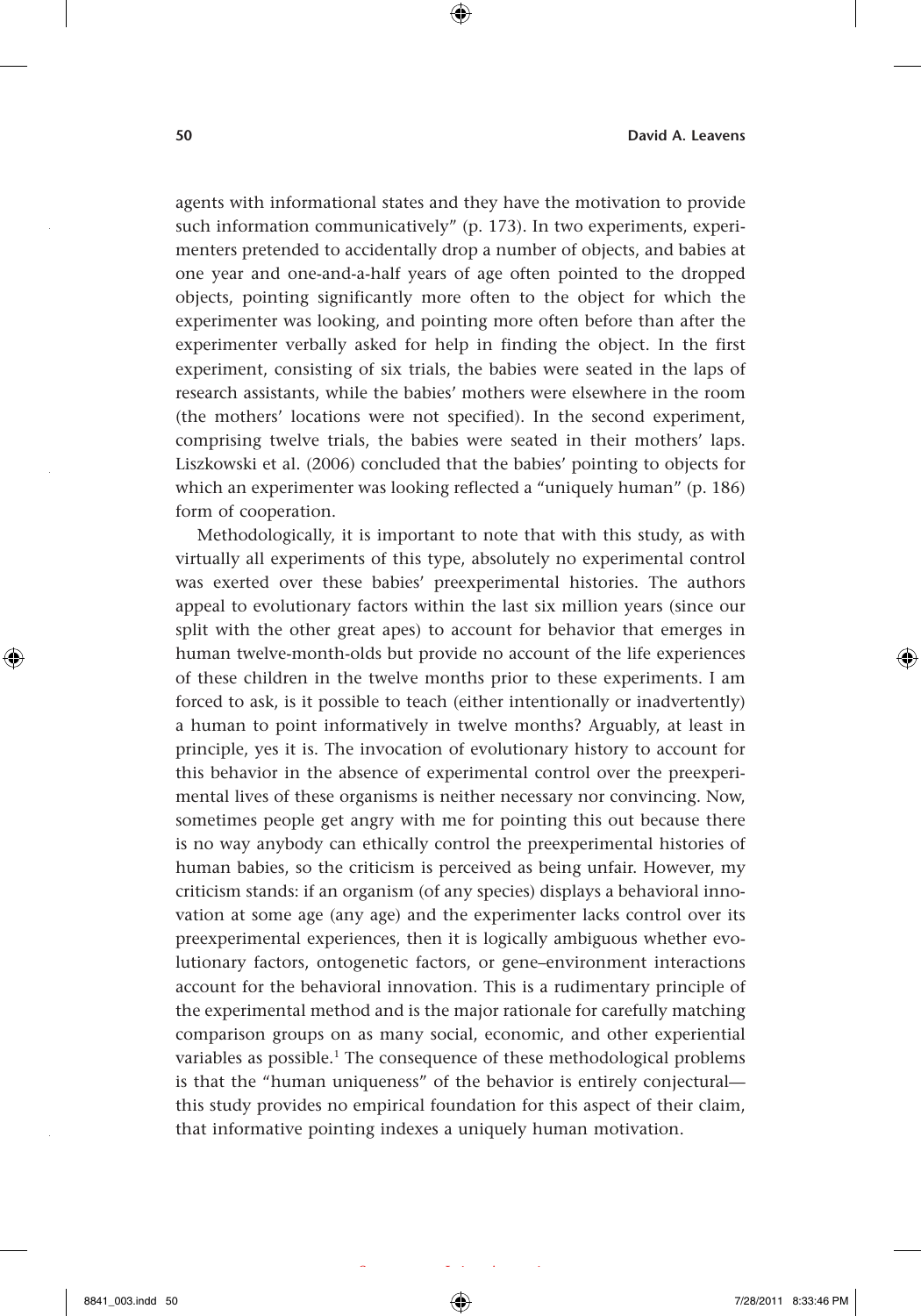However, there is a graver epistemological problem with any claim about the state of mind of any organism, including human babies: no scientist in the 13.7-billion-year history of the universe has ever directly measured a "state of mind" or a motivational state (e.g., Bergmann, 1962; Leavens et al., 2008). These alleged motivations are nothing more than hypothetical constructs that scientists invent to account for the behavior that is directly measured. Therefore, like the claims we discussed, above, this specific claim that the babies in these experiments were pointing with the particular ambition to provide information to social partners that the babies recognized as "persons who can retain and attend to new information" (p. 185) is naive and misleadingly myopic. It is simply one of a very large number of mutually incompatible interpretations of these babies' behavior. This will become particularly clear, I think, when we discuss the numerous observations of informative pointing by great apes, below. In short, Liszkowski and his colleagues have no special apparatus or unique talent to perceive the invisible mental processes of nonverbal organisms of any species—the claim for a human-unique motivation for sharing information that is manifest as early as twelve months of age is nothing more than a currently fashionable interpretation. We do not know whether this proclivity to point to dropped objects is cued by aspects of the experimental contexts. We do not know that human babies are incapable of learning (either operantly or observationally) an informative response given twelve full months of life experience in a cultural context characterized by numerous episodes of joint attention. To be clear, I do not think that it is irresponsible to posit these kinds of hypothetical psychological processes—what I think is irresponsible is the strident insistence that only one interpretation is plausible when the truth is that these data are consistent with an immensely large number of alternative and plausible explanations.

⊕

# **Myth 3: Human Babies Point with Manifest Acknowledgment of the Mutuality of Joint Attention**

One of the keystones of several strands of philosophical thought in the contemporary cognitive sciences is that humans communicate with the mutual awareness that they are communicating, sharing a large set of presumptions about the motivations with which specific information is imparted from one person to the next (e.g., Grice, 1975). Open almost any textbook on human communication, and you will find claims to the effect that this theoretical mutuality of engagement during communication is unique to our species. Therefore, developmental psychologists have worked

Seemann—Joint Attention

↔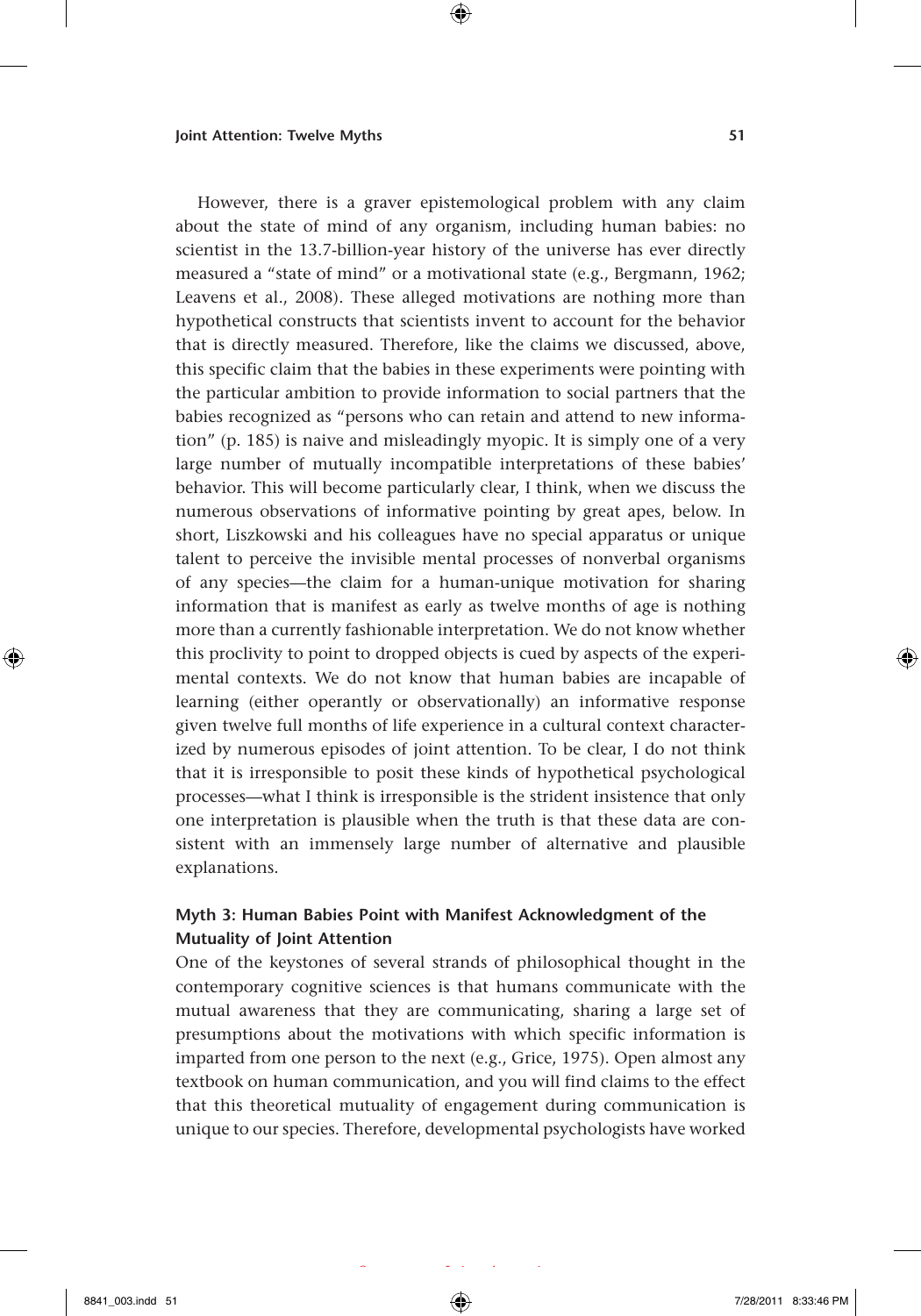to identify the onset of this mutual awareness, and the preponderance of opinion in contemporary psychology is that it emerges with the preverbal, intentional gestural communication of human babies near the end of the first year or early in the second year of life (e.g., Bates et al., 1975; Petitto, 1988; Tomasello, 1995). How do researchers know that these young babies have developed this explicit appreciation of the mutuality of joint attention? The babies look at their caregivers while pointing (Bates, Benigni, Bretherton, Camaioni, & Volterra, 1977; Desrochers, Morissette, & Ricard, 1995; Franco & Butterworth, 1996; Lempers, 1979). Sometimes, they also smile (Jones & Hong, 2001, 2005; Messinger & Fogel, 1998).

⊕

Franco and Butterworth (1996) documented a developmental transition from (1) pointing followed by looking toward a social partner to (2) pointing after a look toward the social partner, which they interpreted as evidence for babies' increasing awareness of the circumstances in which their pointing is effective (i.e., only if the social partner is attending to them). Tomasello (1995) argued that this visual orienting toward adult caregivers signifies that "the child understands that the adult is a separate person who has intentions and attention that may differ from its own" (p. 109). Tomasello (1995) highlighted the affective concomitants of these looks, arguing that the smooth coordination of these emotional expressions with ongoing social activities implicates a dawning awareness of others as mental beings. Tomasello (1995) contrasted his mentalistically rich explanation with the conditioning models of Moore and Corkum (1994) and noted, in passing, that "conditioning explanations can never be ruled out completely" (p. 109). In other words, these rich interpretations of babies' looks toward their caregivers are not uniquely specified by the behavior of looking. I agree.

As for the earlier myths we discussed, the ideas (1) that babies understand their interactions with other people as engagements between people who have separate perspectives and (2) that this sophisticated social understanding is indexed by the babies' looking behavior or the babies' increasingly smooth integration of looking into social interactions are simply two of a very large number of possible interpretations of these developmental elaborations. Empirically, babies' visual monitoring of their caregivers during social interaction does change with age in timing and affective quality, but these developmental innovations are entirely mute regarding the babies' understandings of their social partners as mental beings. If there was some reason that human babies could not, in principle, become more skilled at negotiating communication in triadic contexts with increased experience in these contexts (i.e., if human babies were—unique among

Seemann—Joint Attention

⊕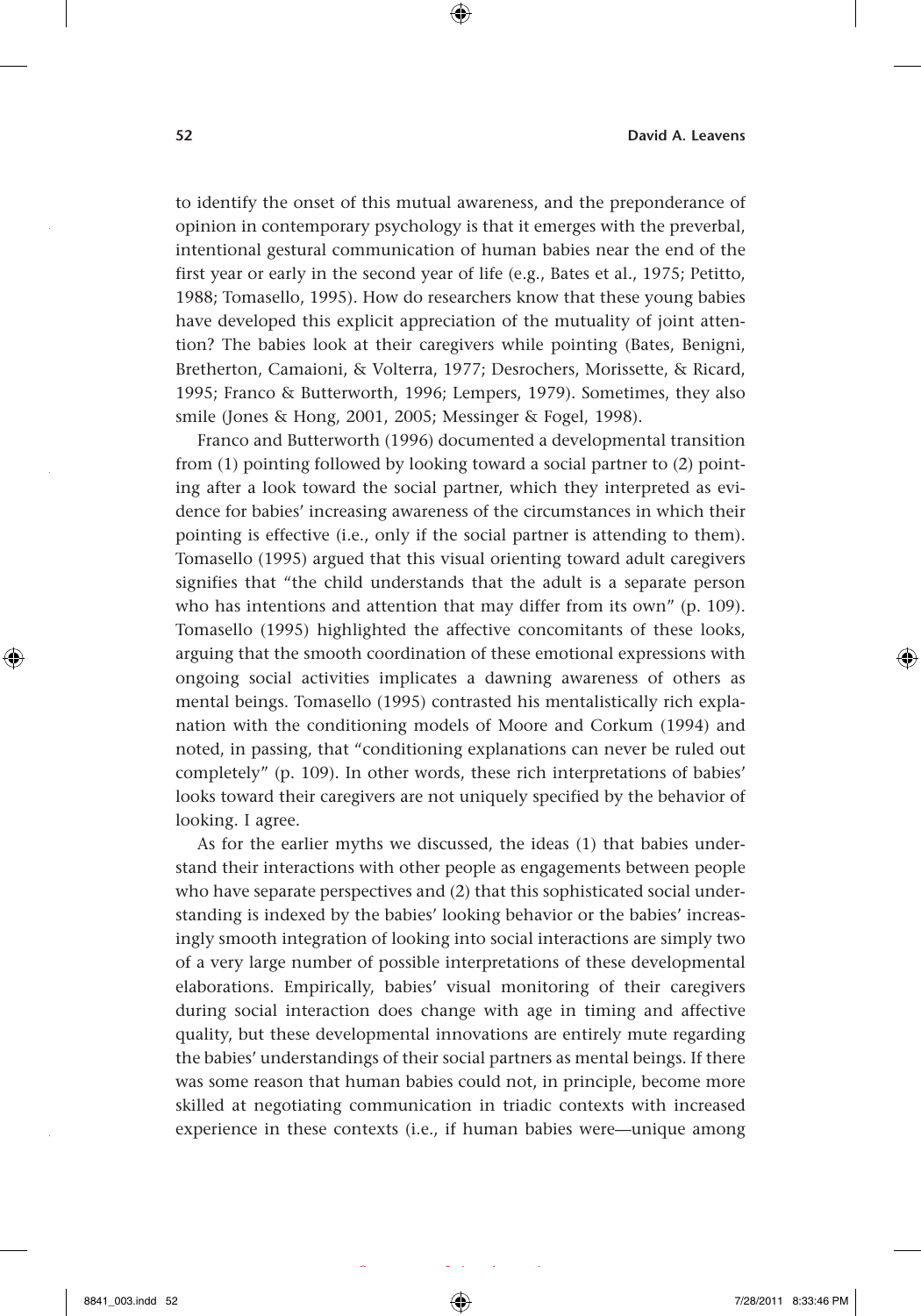mammals—incapable of learning from experience), then their developmental changes in the coordination of looking with gesturing would require some kind of non-learning-based theoretical explanation. However, there is no evidence that human babies are uniquely incapable of learning from experience; therefore, there is no rational case for dismissing learning models in accounting for humans' communicative development. It is currently fashionable to read sophisticated reasoning in the patterns of visual engagement of human babies with their social partners, and it seems to me that it is reasonable to posit different psychological processes to account for these patterns, but it is neither reasonable nor responsible, in my opinion, to pretend that babies' visual orienting can, in principle, distinguish between a host of hypothetical psychological processes, none of which are available for public scrutiny.

⊕

## **Myths Resulting from Weak or Selective Scholarship**

Myths in this category arise from a variety of scholastic infelicities. Three of the most rampant contemporary scholarly weaknesses are (a) overgeneralization from one population to an entire ape or human species, (b) arguments from ignorance (in which a lack of empirical data is taken to signify evidence of, variously, absence or universality), and (c) omission of published findings without adequate justification or explanation. All of these factors constitute confirmation bias, the tendencies to ignore evidence contrary to one's beliefs or to accept evidence consistent with one's beliefs, without adequate critical scrutiny. In my reading of the contemporary literature on joint attention in apes and humans, the field is rotten with confirmation biases, and I hope this critique will contribute to better standards of scholarship than are currently evident.

## **Myth 4: Pointing with the Index Finger Is a Human Universal**

It has been widely believed that pointing with the index finger is a human universal (e.g., Butterworth, 2003; Eibl-Eibesfeldt, 1989; Degos, 2001; Povinelli & Davis, 1994; Povinelli et al., 2003). However, Wilkins (2003) has garnered a broad range of ethnographic data in support of his thesis that pointing is not a universal human pointing gesture, chiefly on the basis of its different prominence in different human cultures, ranging from complete absence (the Barai of Papua New Guinea) to very high incidence (e.g., many Western cultures). For many millions of people, worldwide, pointing with the index finger is certainly not the canonical form of pointing—many people point, preferentially, with their lips, for example

Seemann—Joint Attention

↔

↔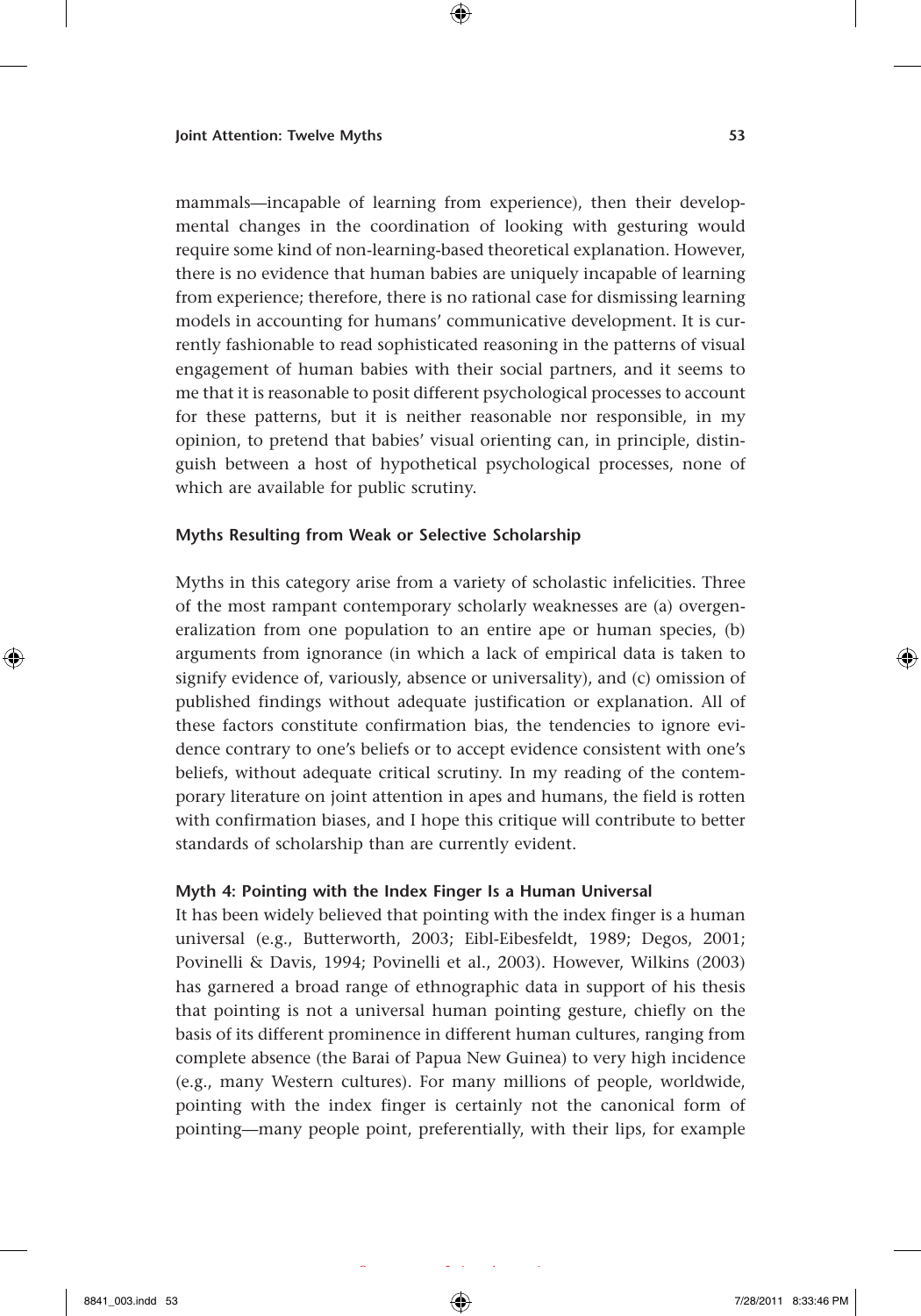(Enfield, 2001; Wilkins, 2003). Moreover, pointing with the whole hand is a widespread deictic gesture in both Western and non-Western cultures (Kendon & Versante, 2003; Wilkins, 2003). Pointing with the index finger is certainly very widespread among humans, but it is by no means the preferred manner of pointing in all cultures in all communicative contexts, including Western cultures (Iverson & Goldin-Meadow, 1997; Kendon & Versante, 2003; Leavens & Naylor, in preparation). This cultural and contextual variation in the posture of the pointing hand and even the preference for pointing with a limb rather than the lips argues against earlier ideas of "The Human Pointing Gesture" (Leavens, 2004; Leavens & Bard, 2011; Leavens & Racine, 2009).

⊕

In accordance with the older view of index-finger pointing as something decidedly special and unique, the early literature on the development of pointing in humans strictly separated pointing with the index finger from other apparently deictic gestures, including pointing with the whole hand (Leung & Rheingold, 1981; Masur, 1983); however, little evidence has been garnered to support the view that pointing with the index finger has significant functional or psychological differences compared with pointing with the whole hand during early human development. Both kinds of pointing are increasingly accompanied by high rates of vocal production and visual orienting toward caregivers (reviewed by Leavens & Hopkins, 1999).<sup>2</sup> Recent studies with human babies have largely abandoned this rigid distinction between index-finger pointing and whole-hand pointing, in numerous experimental contexts, and contemporary researchers now include whole-hand points as exemplars of protoimperative pointing (O'Neill, 1996), protodeclarative pointing (Brooks & Meltzoff, 2002), and so-called "informative" pointing (Liszkowski et al., 2006).

#### **Myth 5: Apes Do Not or Cannot Point**

Because apes are our nearest living relatives, most claims for human behavioral and cognitive uniqueness have cited the absence of various capabilities in the great apes in support of these generally very hasty sorts of assertions. With respect to pointing, for example, until recently, there were numerous claims to the effect that apes either did not or could not point (e.g., Butterworth & Grover, 1988; Degos, 2001; Povinelli et al., 2003), and I have reviewed the empirical data refuting these incorrect assertions several times in recent years (Leavens, 2004; Leavens & Bard, forthcoming; Leavens & Hopkins, 1999; Leavens & Racine, 2009; Leavens, Racine, & Hopkins, 2009; Leavens, Bard, & Hopkins, 2010); therefore, I will not repeat the same material, here. In short, since 1909, there are at least forty-

Seemann—Joint Attention

↔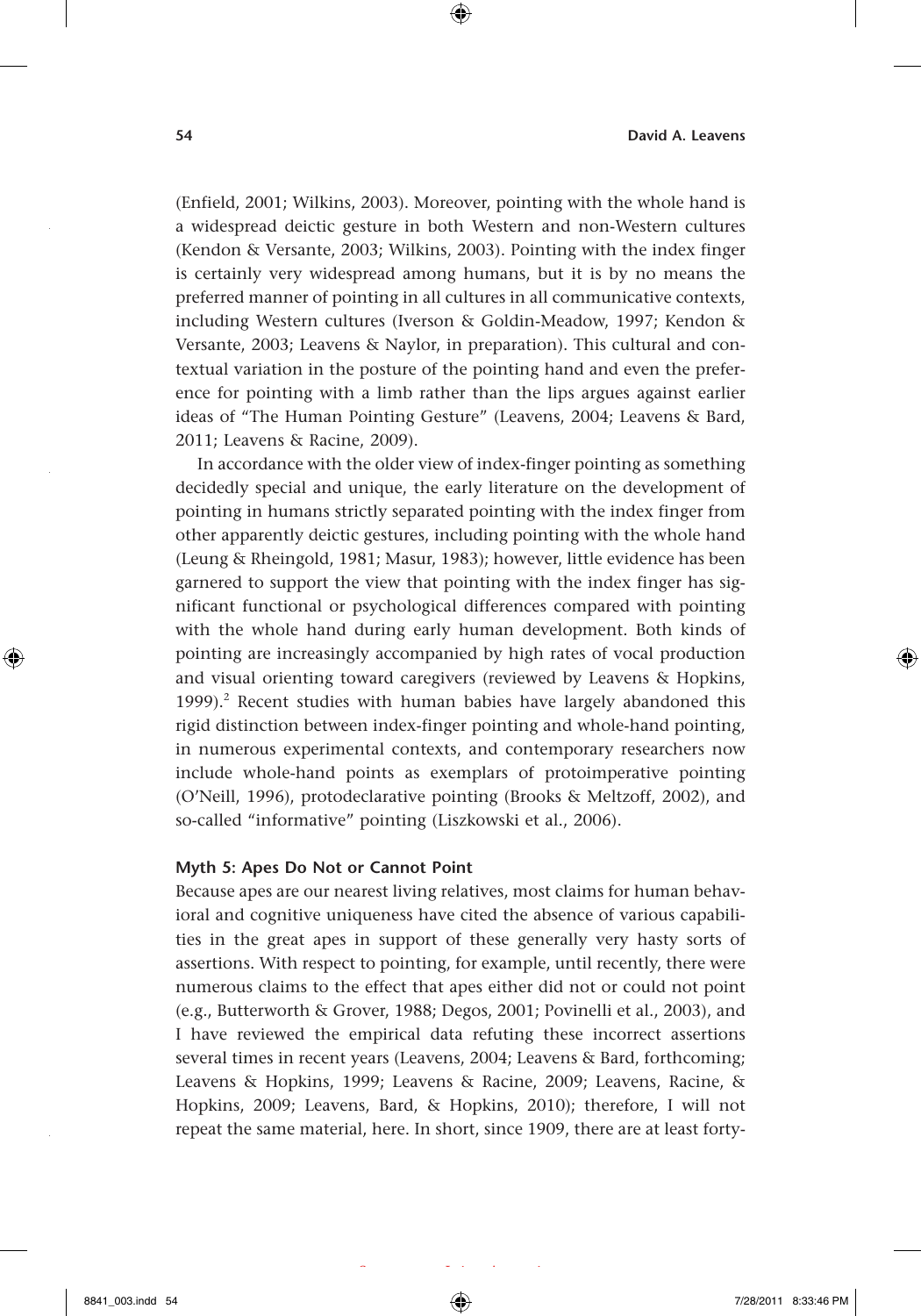five scientific publications in which pointing has been reported in all four species of great ape, including orangutans (*Pongo* spp.), gorillas (*Gorilla gorilla* sspp.), bonobos (*Pan paniscus*), and chimpanzees (*Pan troglodytes* sspp.; e.g., Boysen & Berntson, 1989; Call & Tomasello, 1994; Carpenter, Tomasello, & Savage-Rumbaugh, 1995; Finch, 1942; Furness, 1916; Krause & Fouts, 1997; Leavens & Hopkins, 1998, 2005; Leavens, Hopkins, & Bard, 1996; Leavens, Hopkins, & Thomas, 2004; Leavens, Russell, & Hopkins, 2005a; Menzel, 1999; Povinelli, Nelson, & Boysen, 1990, 1992; Savage-Rumbaugh, 1986; Savage-Rumbaugh, Rumbaugh, & MacDonald, 1985; Savage-Rumbaugh, MacDonald, Sevcik, Hopkins, & Rubert, 1986; Tanner, Patterson, & Byrne, 2006; Veà & Sabater-Pi, 1998; Whiten, 2000; Witmer, 1909; Woodruff & Premack, 1979; Yerkes, 1943). Thus, apes can and do point. The central significance of this pointing is that apes point without evolutionary adaptations for bipedal locomotion, for speech, or for extraordinarily large brains; therefore, either (1) these adaptations are largely irrelevant to the development of pointing (this is my position, e.g., Leavens, 2004; Leavens et al., 2005b, 2008, 2009) or (2) human pointing is predicated upon entirely different evolutionary and psychological foundations than is the pointing of our nearest living relatives, the great apes (this is the position of just about everybody else: e.g., Butterworth, 2003; Povinelli et al., 2003; Tomasello et al., 2007). Of course, I should point out that both (1) and (2) could be true, in principle, but in practice, most theorists attribute uniquely human cognitive adaptations either to one of these three adaptations or to epiphenomenal consequences of these adaptations. Gómez (e.g., 2007) advocates a unique position that he described as "a balanced interpretation" (p. 729); in his view, pointing is an adaptation in humans but an exaptation (see Gould & Lewontin, 1979) in apes (i.e., apes are evolutionary "newcomers" to pointing), and therefore, according to Gómez, there are both psychological similarities and differences in the pointing of apes and humans.

 $\textcircled{\scriptsize{+}}$ 

## **Myth 6: Apes Do Not Point with Their Index Fingers**

Consistent with earlier interpretations of pointing with the index finger as a biologically based human species-specific manual gesture (e.g., Butterworth, 2003; Eibl-Eibesfeldt, 1989; Povinelli et al., 2003), numerous claims exist in the literature either that apes do not point with their index fingers (Masataka, 2003), or do not point very often with their index fingers (Butterworth, 2003; Povinelli et al., 2003), or that cage mesh forces independent extension of index fingers while apes "reach" for food (Povinelli et al., 2003; Tomasello, personal communication, March 29,

Seemann—Joint Attention

⊕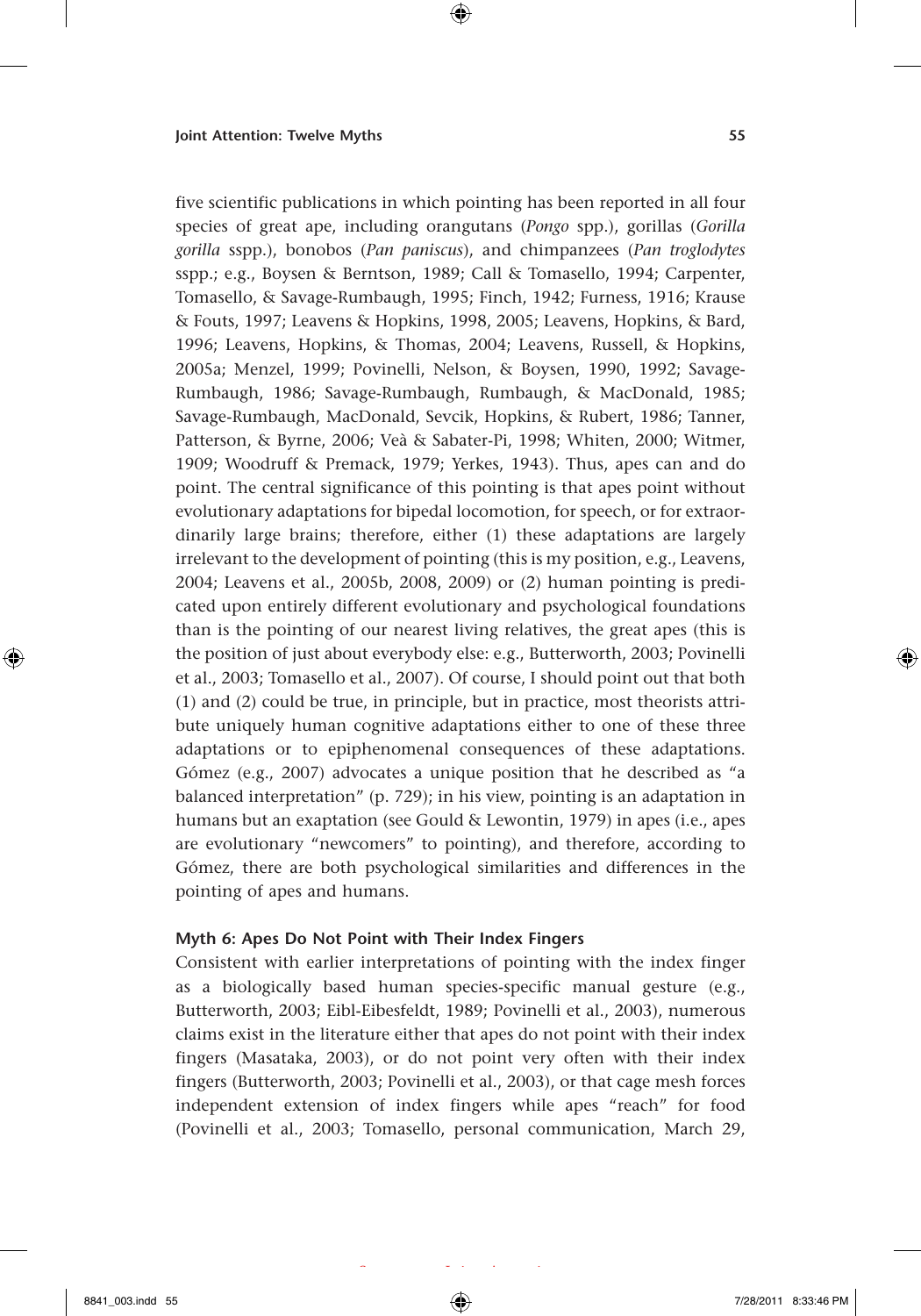2004). Again, this is a topic that my colleagues and I have reviewed in numerous places in the last fifteen years, including Leavens (2004), Leavens and Bard (2011), Leavens and Hopkins (1999), Leavens and Racine (2009), and Leavens et al. (2008, 2009, 2010), so I will limit my remarks to the basic facts, here, referring the interested reader to those other sources. Language-trained apes usually point with their index fingers (Call & Tomasello, 1994; Krause & Fouts, 1997; Miles, 1990; Tanner, Patterson, & Byrne, 2006), and this does not usually involve intervening cage mesh (although, in some experimental contexts, it does). Among sign-language-trained apes, pointing with the index finger has pronominal and locative linguistic functions, and there are hundreds of published observations of apes extending their index fingers to refer to entities in these symbolic contexts in the absence of cage mesh (e.g., Gardner, Gardner, & van Cantfort, 1989; Miles, 1990). In my view, given that it is not sensible to assign completely different cognitive capabilities to humans as a function of whether they point with their index fingers, their whole hands, or their lips, this concern with the form of pointing by apes is misplaced—it is a red herring. If no population of apes displayed a preference for pointing with the index fingers, then perhaps the idea that hand shape reflects something deeper than learned convention or immediate contextual exigencies would be worthy of discussion, but this is not the case.

⊕

## **Myth 7: Apes Do Not Point with Each Other**

Numerous researchers have claimed that apes do not point with each other (e.g., Povinelli et al., 2003; Tomasello et al., 2007). Moll and Tomasello (2007) emphatically stated that "there has not been a single reliable documentation of any scientist in any part of the world of one ape pointing for another" (p. 643—the same claim was made by Tomasello, 2006). Apparently, Moll and Tomasello find the following scientists' documentations of these behaviors to be unreliable: de Waal (1982), Savage-Rumbaugh (1986), and Veà and Sabater-Pi (1998). Savage-Rumbaugh (1986), for example, reported thirty-seven instances of pointing between Sherman and Austin, two language-trained chimpanzees. Pointing between non-language-trained chimpanzees was reported by de Waal (1982), who only saw this gesture on a few occasions. Here is one example:

On a hot day two mothers, Jimmie and Tepel, are sitting in the shadow of an oak tree while their two children play in the sand at their feet. Between the two mothers the oldest female, Mama, lies asleep. Suddenly the children start screaming, hitting, and pulling each other's hair. Jimmie admonishes them with a soft, threatening grunt, and Tepel anxiously shifts her position. The children go on quarrelling, and

Seemann—Joint Attention

⊕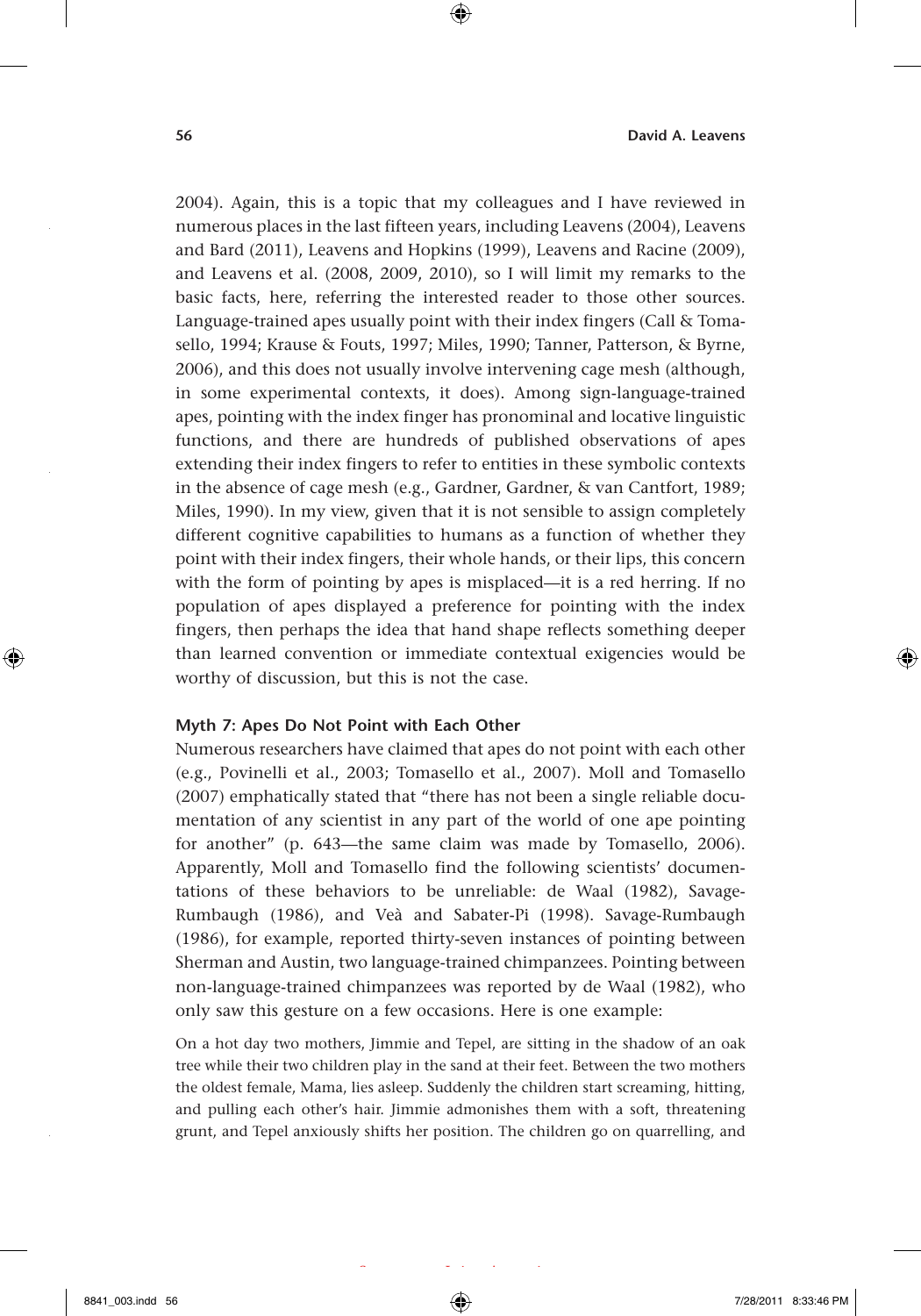eventually Tepel wakes Mama by poking her in the ribs several times. As Mama gets up Tepel points to the two quarrelling children. As soon as Mama takes one threatening step forward, waves her arm in the air, and barks loudly the children stop quarrelling. Mama then lies down again and continues her siesta. (de Waal, 1982, p. 34)

⊕

Pointing between wild bonobos was reported by Veà and Sabater-Pi (1998). As far as I can tell from the literature, pointing between apes is infrequent, but it happens on occasion, and when it does, it is similar in function to pointing by humans.

Tied up with these false claims that apes do not point between themselves is the idea that apes do not point "naturally." It does seem to be true that apes only rarely display manual pointing in their natural habitats (see myth 12, below), but the significance of this empirical fact is widely misunderstood. Because we have discussed this specific point at length, elsewhere (Bard & Leavens, 2009; Leavens & Bard, 2011; Leavens, Hopkins, & Bard, 2005b, 2008), I will simply state our position, here, and direct the interested reader to those sources. Everything that we think we know about the development and use of pointing in humans derives from human populations raised in patently unnatural circumstances; that is, pointing emerges in humans in artificial environments to which we are clearly not adapted by natural selection. Therefore, I believe that it is specious to argue that because apes mostly point when raised in artificial environments, pointing is therefore not representative of the species. Instead, I note that both apes and humans develop pointing in artificial environments—it is as "natural" for an ape to point in man-made<sup>3</sup> social and physical environments as it for a human to point in man-made social and physical environments.

## **Myth 8: Apes Do Not Point to Share Attention**

This is one of the most frequent claims in the contemporary literature (e.g., Povinelli et al., 2003; Tomasello et al., 2007). Tomasello and his colleagues stated the following with conviction:

apes do not produce, either for humans or for other apes, points that serve functions other than the imperative/requestive function. That is, they do not point declaratively to simply share interest and attention in something with another individual, and they do not point informatively to inform others of things they want or need to know. (2007, p. 717)

With the proviso that we are as blind to the inner psychological processes of great apes as we are to human infants' internal processing, in fact, like humans, apes do point and otherwise use objects in apparent attempts to

Seemann—Joint Attention

↔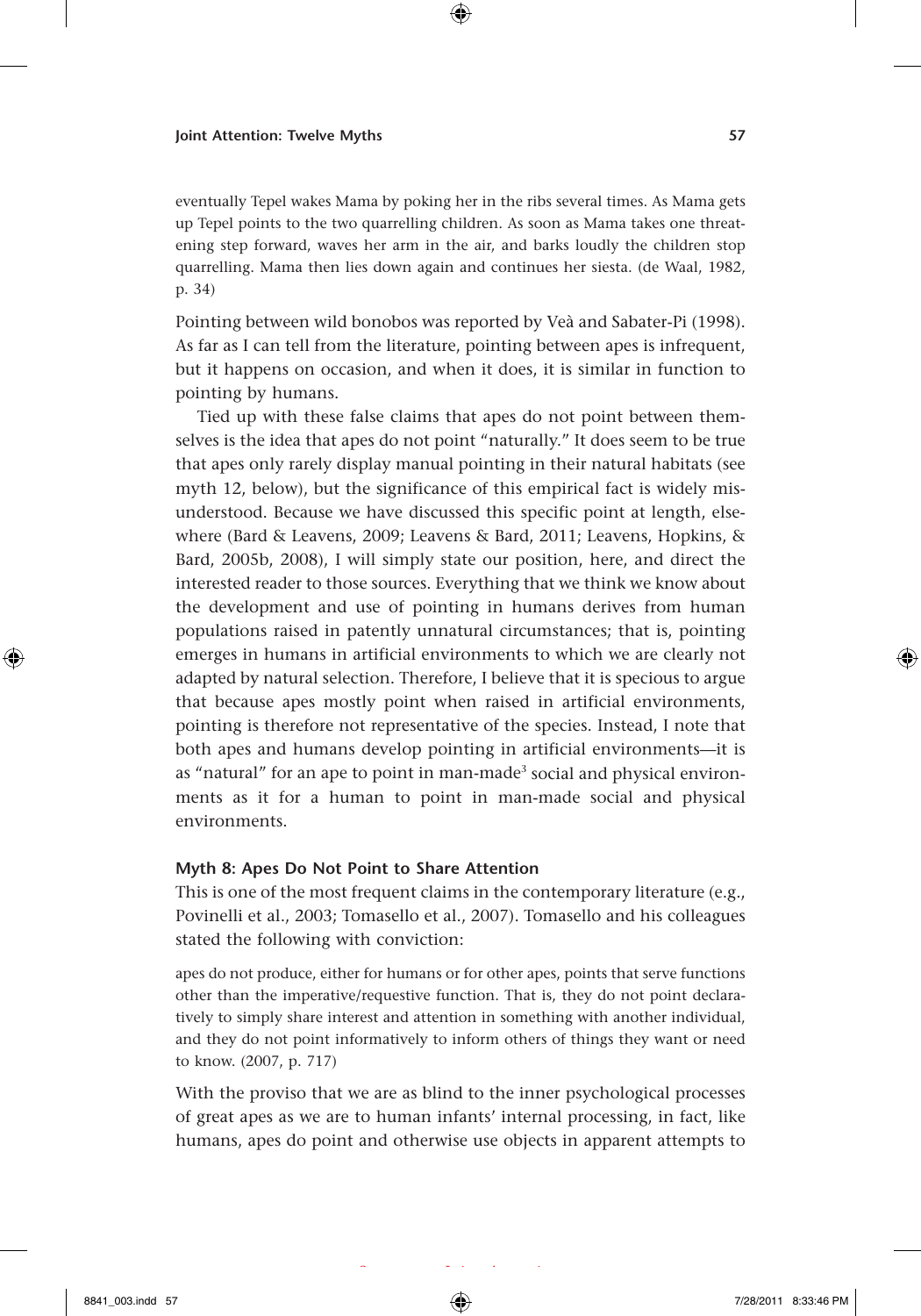redirect the attention of their social partners, and this has been documented numerous times over the last 100 years (e.g., Kellogg & Kellogg, 1933; Miles, 1990; Plooij, 1978; Russell, Bard, & Adamson, 1997; Savage-Rumbaugh et al., 1986; Savage-Rumbaugh, Shanker, & Taylor, 1998; Veà & Sabater-Pi, 1998; Witmer, 1909). The state of the empirical record is so sparse that it is difficult to know how often this sort of thing happens, and the situation is further complicated by the fact, as discussed at some length above, that there is a widespread belief that protodeclarative pointing signifies psychological processes that are substantially different from the psychological processes underpinning protoimperative pointing. Here I will simply repeat that I think the evidence is decidedly equivocal on this specific point, that the empirical record seems to me to be consistent with the idea that both protoimperative and protodeclarative pointing are instrumental acts, and direct the reader to our previous reviews on this topic (Leavens, 2004; Leavens & Racine, 2009; Leavens et al., 2005b, 2009).

 $\textcircled{\scriptsize{+}}$ 

#### **Myth 9: Apes Do Not Point "Altruistically" to Inform Others**

In 1909, Witmer published his observations on the language comprehension of a performing chimpanzee named Peter. He asked Peter where "Mrs. McArdle" (one of his trainers) was, and Peter pointed to Mrs. McArdle, informing Witmer altruistically (i.e., without reward) of something that Witmer wanted to know. Therefore, Tomasello et al.'s (2007) claim to the contrary (see quote in myth 8), was refuted ninety-eight years prior to its initial publication. Kellogg and Kellogg (1933) published a photograph of Gua pointing to her own nose in response to the query, "Where is your nose?" The seminal paper by Premack and Woodruff (1978) introduced a chimpanzee named Sarah to videotapes of a series of human activities, each of which required a key element for successful completion, and she indicated the correct solution out of a pair choices by selecting a photograph depicting an appropriate solution (e.g., a photograph of a key when a human is trying to enter a locked cage). To the best of my knowledge, every language-trained ape in history has responded appropriately to queries of the form, "Where is  $X$ ?" by either pointing to the entity " $X$ " or selecting a symbol representing "X," including many hundreds of such episodes performed under extinction (i.e., without reinforcement; see, e.g., Leavens & Racine, 2009). Tomasello and his colleagues (2007) clearly know about this research, so I am forced to speculate that they believe there must be some kind of psychological difference between informative pointing when apes do it (and which informative pointing has been empirically

Seemann—Joint Attention

↔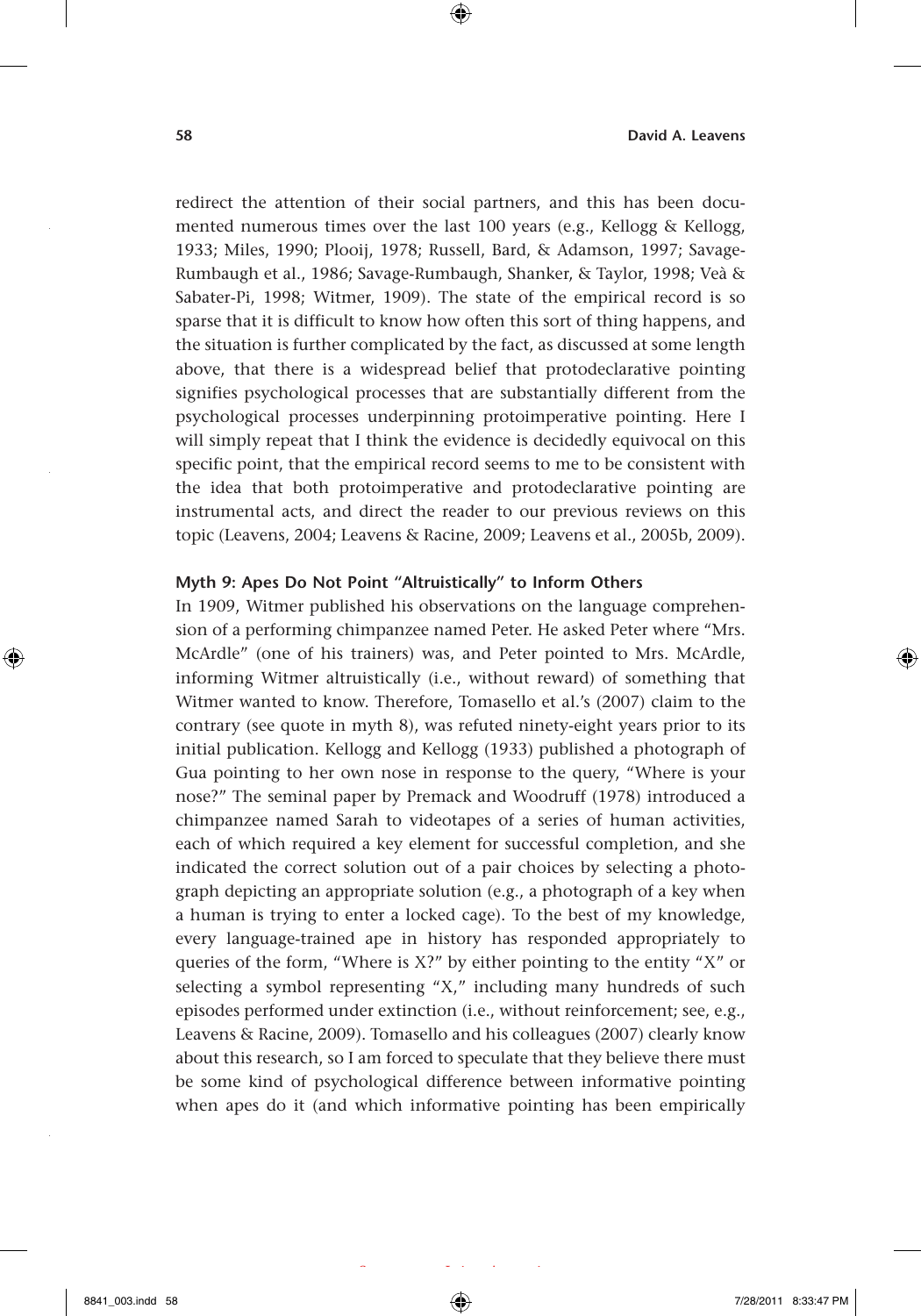demonstrated numerous times) and informative pointing when human babies do it. As noted above, however, the evidence for "altruistic" pointing in human babies is equivocal, at best—there is no dispute that babies will point to dropped objects after many months of life experience in urban, German environments, but there is no compelling evidence that this is truly "altruistic," and, to date, there has not been adequate control for inadvertent cuing. When it comes to informative pointing, the empirical record demonstrating this behavior is far stronger in great apes than it is in humans because in great apes it has been documented in conditions of extinction (contrary to the differential reinforcement used in Liszkowski et al., 2006; see, e.g., Gardner, 2008; also see Call 2011 for an independent analysis of communicative motivations in pointing apes: his conclusion is that great apes do display "informative," but not protodeclarative pointing).

⊕

# **Myth 10: Apes Do Not Understand the Communicative Intentions of Others**

It has been widely stated that great apes are oblivious to the communicative intentions of others, especially in cooperative contexts, where, for example, a human might point to a baited container (e.g., Povinelli, Reaux, Bierschwale, Allain, & Simon, 1997; Tomasello et al., 2007). Thus, failures to follow pointing are taken to signify a lack of appreciation of cooperative intentions in others. It is true that sometimes some apes perform poorly in this kind of task (e.g., Hare & Tomasello, 2004; Itakura, Agnetta, Hare, & Tomasello, 1999), but because other apes have no difficulty whatsoever in following pointing, therefore, the general conclusion that a given species cannot understand communicative intentions has been repeatedly falsified under controlled experimental conditions (e.g., Itakura, Agnetta, Hare, & Tomasello, 1999; Lyn, Russell, & Hopkins, 2010; Peignot & Anderson, 1999; Povinelli et al., 1990, 1992). According to the analyses presented in Leavens and Bard (2011) and Leavens et al. (2010), institutionalized apes sometimes fail to follow pointing gestures, but language-trained or homeraised apes, considered as a group, display no such difficulty. Therefore, according to the empirical record, those apes with the greatest familiarity with conventions of human signaling tend to perform better in following pointing and other nonverbal cues. This is not surprising to anyone except those who may have an undue emotional commitment to theoretical models built on notions of uniquely human sociocognitive skills in joint attention contexts.

Seemann—Joint Attention

↔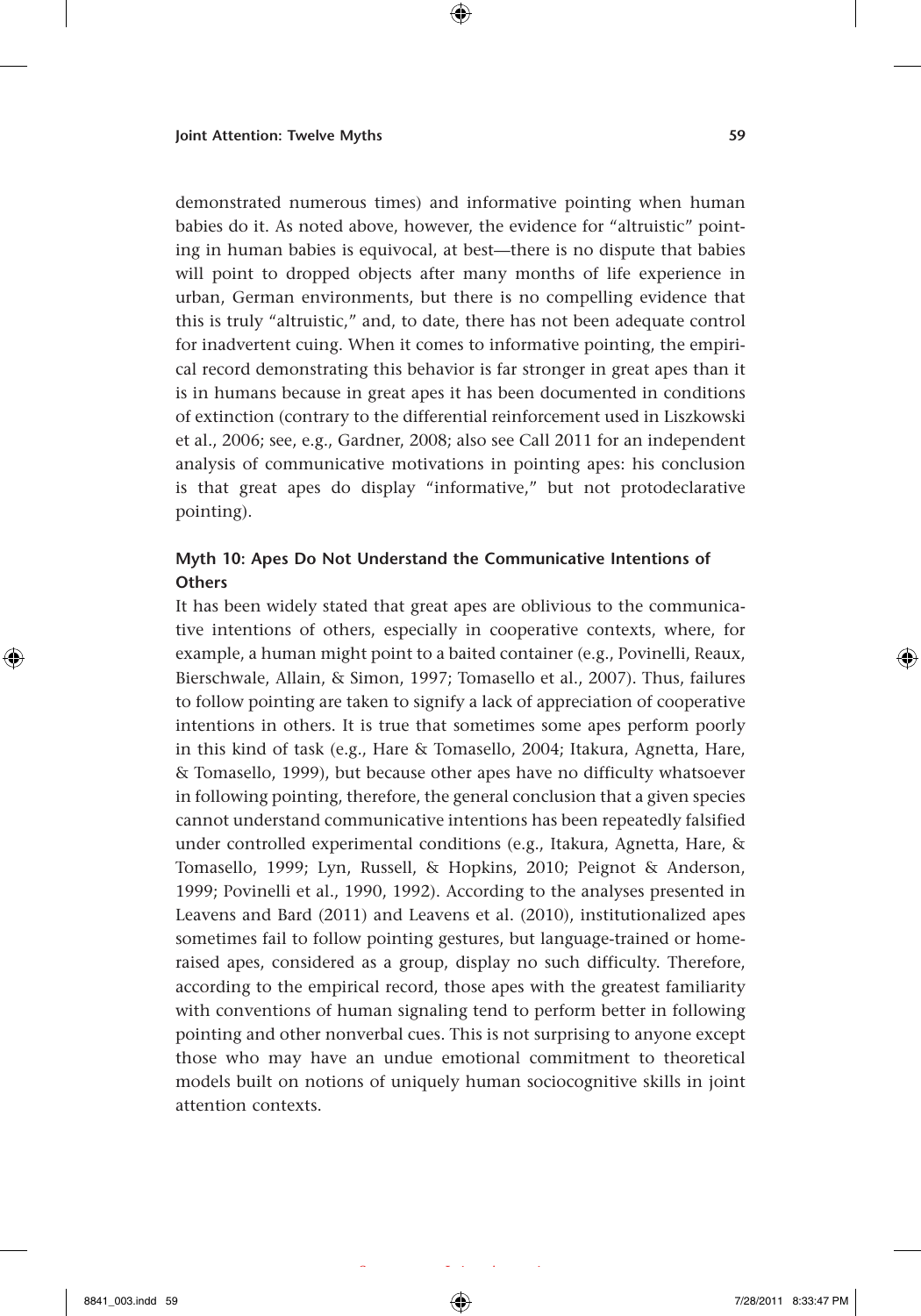## **Myth 11: Apes Do Not Acknowledge the Mutuality of Joint Attention**

⊕

Recall from the discussion of myth 3 that for many contemporary researchers, the state of mutual knowing of engagement is signified in human babies by visual orienting toward their social partners at certain times in development, and that I am skeptical that this visual orienting behavior, with or without accompanying emotional signals, can unambiguously implicate any concept so abstract. However, irrespective of the diagnostic value of the visual checking behavior, it has been claimed that only humans point with gaze alternation between distant objects and social partners (e.g., Petitto, 1988). In fact, in my studies of chimpanzee communication with William D. Hopkins and our collaborators at the Yerkes National Primate Research Center, in Atlanta, Georgia, we find that gaze alternation (looking between unreachable food and a human experimenter) is a very frequent accompaniment to manual gestures in these triadic contexts: between 85% and 100% of the chimpanzees who display manual gestures in the presence of unreachable food—and including many manual points as well as experimenter-directed begging gestures—also look toward the experimenter (see figure 3.1). In our studies, sample sizes ranged from 29 to 115 chimpanzees, who received only one trial in each of the eight experimental conditions depicted in figure 3.1. Human babies in similar experimental contexts do not display this same high level of visual monitoring until near the end of their second year of life (Bates et al., 1977; Desrochers et al., 1995; Lempers, 1979—see Leavens et al., 2008, for discussion). Thus, again, we find that a key defining behavioral variable that is widely interpreted to index sophisticated cognitive reasoning in human babies—namely, looking at a social partner while gesturing—is also characteristic of chimpanzees in triadic contexts.

It has to be said that there are substantial qualitative differences in the emotional tone of the triadic contexts in which we have studied chimpanzee gestures, involving unreachable food, and the experimental contexts in which pointing is typically elicited from human babies, often using unreachable nonfood items. In these latter contexts, human babies often display obvious joy, and these joint attention episodes are punctuated by looks from baby to mother and vice versa with intense bursts of apparently shared positive emotion (Carpenter & Liebal, 2009; Leavens & Todd, 2009). Although chimpanzees in the presence of unreachable food might be described as earnest or enthusiastic, it would be not be accurate to describe the quality of their looking as joyful. These patterns of emotional signaling in triadic contexts are not well studied at present (but see, e.g., Jones & Hong, 2001, 2005).

Seemann—Joint Attention

↔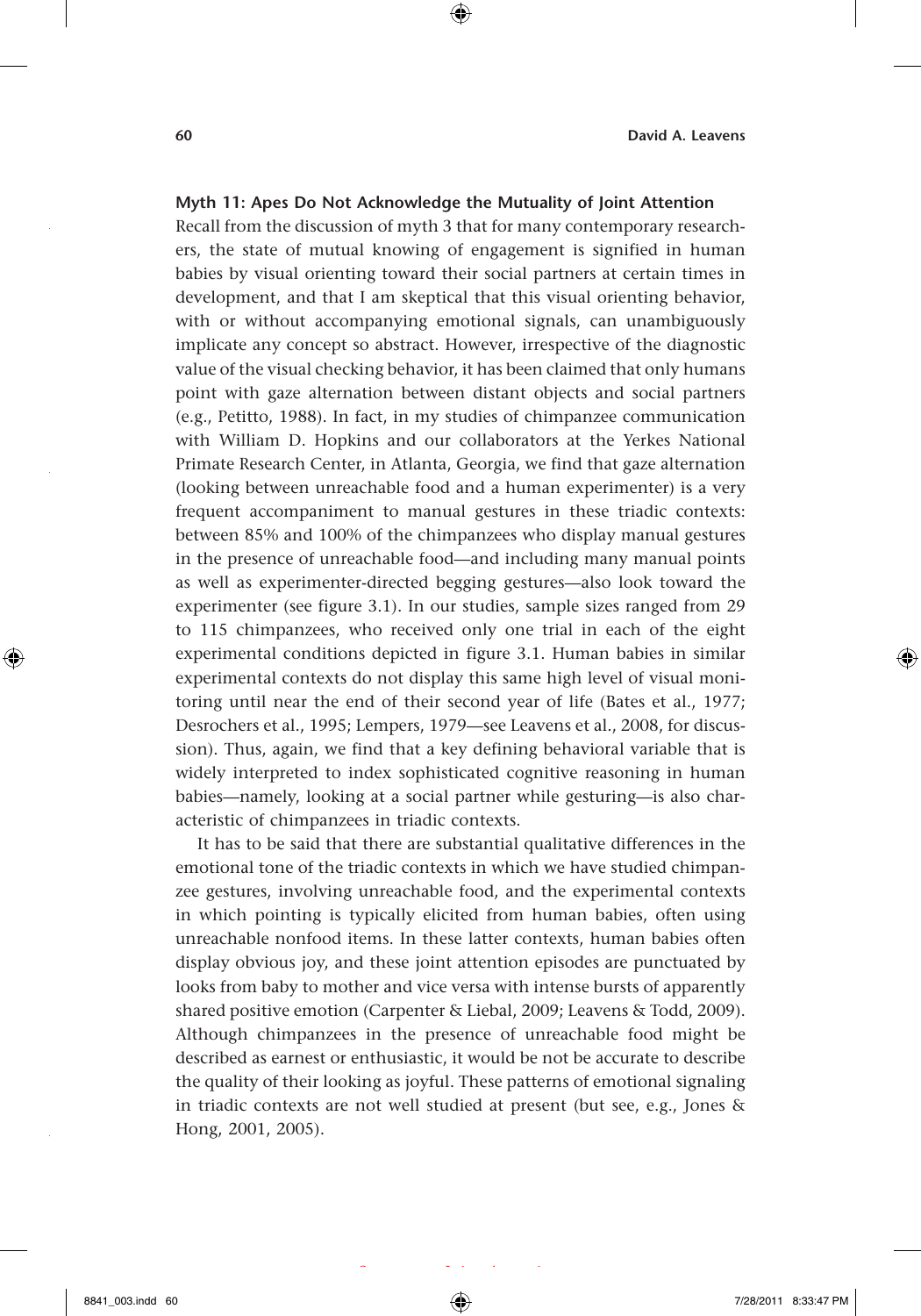

 $\textcircled{\scriptsize{+}}$ 

# **Figure 3.1**

⊕

Percentage of chimpanzees who displayed both manual gestures and gaze alternation between unreachable food and an experimenter in eight experimental conditions. Arabic numerals denote the number of chimpanzees who displayed manual gestures (numbers in parentheses denote the total sample size for each experimental condition). Each condition involved a triangular arrangement of (1) desirable, but unreachable food, (2) a chimpanzee, and (3) a human experimenter. Each bar represents only the first trial in which the subjects were exposed to each of these experimental conditions. These chimpanzees ranged from three to fifty-six years in age and were housed at the Yerkes National Primate Research Center, in Atlanta, Georgia, between 1996 and 2003. Exper., experimenter.

## **Myth 12: Apes Do Not Point in Their Natural Habitats**

Related to the fallacious idea that apes do not point "naturally" is the oft-repeated claim that apes do not point in their natural habitats (Povinelli et al., 2003; Tomasello et al., 2007). In fact, as noted earlier, manual pointing by apes in wild habitats seems to be exceedingly rare. Nissen (1931) reported pointing by a wild female chimpanzee but then questioned whether she was actually pointing or merely flicking her hand at flying insects. Inoue-Nakamura and Matsuzawa (1997) described several instances of index-finger pointing in wild chimpanzees in the context of using stone tools to crack palm nuts; however, it is unclear from this

Seemann—Joint Attention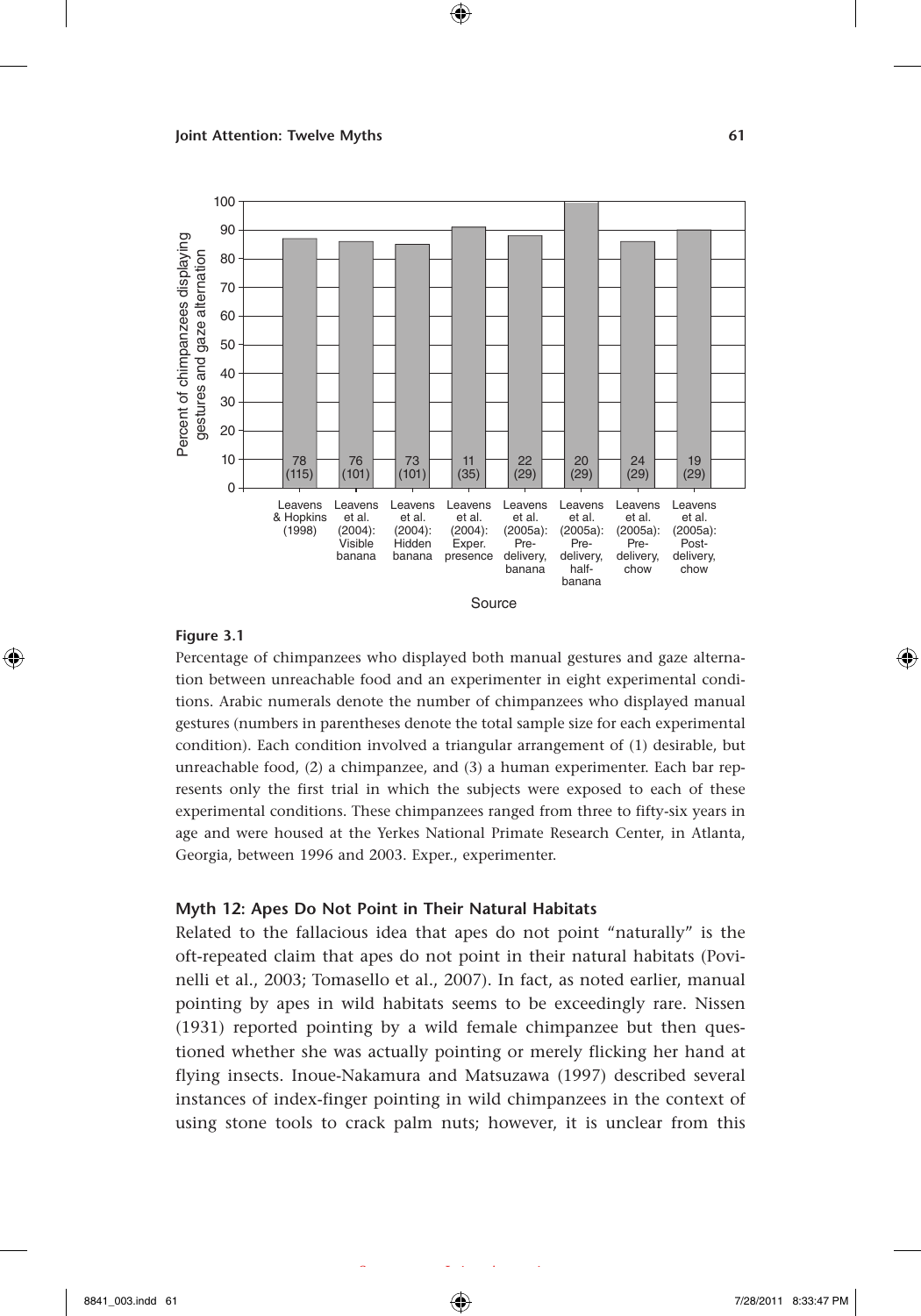report whether the animals were actually communicating with this gesture or simply using their index fingers to probe various items associated with the nut-cracking, for example, to reposition a nut on an anvil stone. These authors have not responded to my query about the specific circumstances of this apparent pointing, so this remains a fairly ambiguous report of pointing. Veà and Sabater-Pi (1998) reported two clear instances of pointing by a bonobo to the location of several human observers attempting to hide behind some shrubbery. This pointing was accompanied by looks back toward the remainder of the bonobo's troop. As far as manual pointing goes, this is the extent of the published record, to the best of my knowledge (I would be grateful for any further such observations from fieldworkers). Thus, it is a myth to state categorically that apes do not point in the wild, but the behavior does seem to be exceedingly rare. However, apes in the wild do display plenty of deictic behaviors, including the showing of objects (e.g., Plooij, 1978), display of self (Plooij, 1978), and the recently reported "directed scratching" described by Pika and Mitani (2006). In this latter activity, one chimpanzee directs the grooming of another chimpanzee to a particular part of its body with an exaggerated scratching gesture.

 $\textcircled{\scriptsize{+}}$ 

The scientific significance of the distribution of pointing among great apes is, according to my reading of the contemporary literature, widely underappreciated. Most researchers who have a theoretical interest in the matter report that apes either never or almost never point in their natural habitats, trumpet pointing as a uniquely human biological adaptation, and leave it at that (e.g., Povinelli et al., 2003). The situation is as follows: wild apes almost never point, about half of institutionalized apes will point in triadic contexts, and as far as I know, there is no such thing as a language-trained ape who does not frequently point. This means that pointing in great apes cannot be attributed to nucleotide sequence differences between, for example, wild and captive apes. Therefore, the display of pointing in great apes is subject to profound environmental plasticity, ranging from almost complete absence to ubiquity, depending on their specific environmental circumstances. Thus, it is fairly clear that apes learn to point when they are raised in some manmade environments—the central claim of this chapter is that the data permit the speculation that perhaps humans also learn to point when they are raised in some man-made environments (Leavens, 2004; Leavens & Bard, 2011; Leavens & Racine, 2009; Leavens et al., 2005b, 2008, 2009, 2010).

Seemann—Joint Attention

↔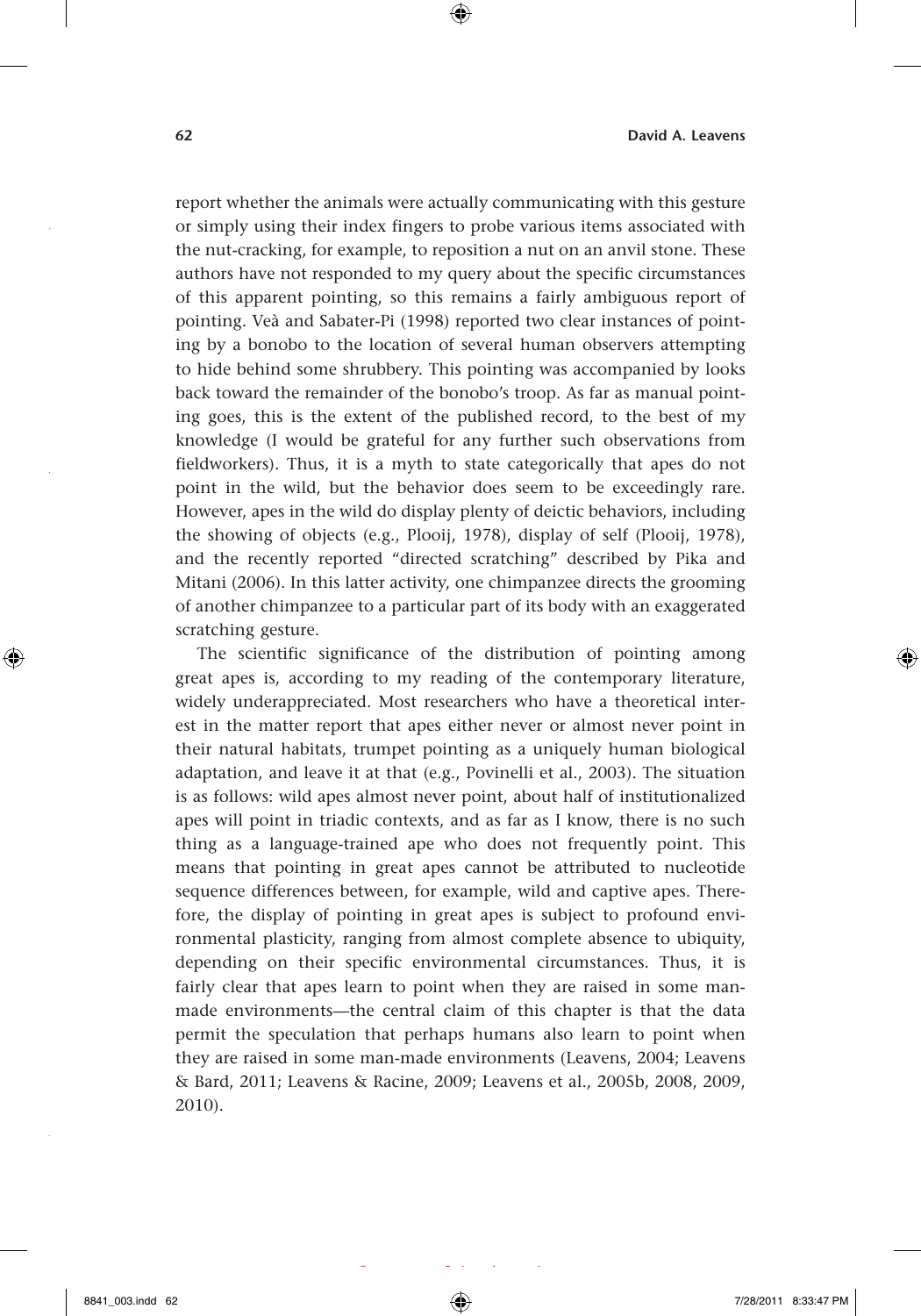## **Acknowledgments**

I have an enduring debt to my two primary collaborators, William D. Hopkins and Kim A. Bard, both of whom have lavished me with intellectual support, stimulation, guidance, and camaraderie from an early stage in my career. Most of the ideas and opinions expressed here were mooted in the context of our ongoing collaborations on great ape cognition and communication. I thank Axel Seemann for invaluable editorial guidance. I am also grateful to a large number of people for fruitful discussions of joint attention in great apes, including Robin Banerjee, Sally Boysen, the late George Butterworth, Josep Call, Malinda Carpenter, Gedeon Deák, Dorothy Fragaszy, Fabia Franco, Mark Krause, Katja Liebal, Ulf Liszkowski, B. Edward Mulligan, Simone Pika, Timothy P. Racine, Vasu Reddy, Duane Rumbaugh, Connie Russell, Jamie Russell, Jared Taglialatela, Roger K. Thomas, Colwyn Trevarthen, Nicola Yuill, and many others. The studies from which the data in figure 3.1 were derived were funded by National Institutes of Health Grants NS-29574, NS-36606, and NS-42867 to William D. Hopkins and RR-00165 to the Yerkes National Primate Research Center.

⊕

## **Notes**

↔

1. Another methodological criticism of this study is that no analysis was presented to control for the possibility that the experiments, themselves, were eliciting this behavior—no relevant analysis was presented for either experiment. Thus, it is ambiguous the degree to which the babies responded on later trials based on events that happened in the earlier trials. This is a particularly important consideration because the researchers only reinforced correct pointing to the dropped object (exclaiming,"Ah! There it is!"). There was, furthermore, no control against inadvertent cuing from the adults present (experimenters and mothers—see Boesch, 2008, for a particularly exasperated critique of related studies on infant behavior).

2. However, see, for example, Butterworth (2003), Masataka (2003), and Franco and Butterworth (1996) for data and arguments for the functional differentiation of pointing with the index finger versus the whole hand; specifically, the claim is that pointing with the whole hand may be more associated with protoimperatives than protodeclaratives in some human populations (Blake, O'Rourke, & Borzellino, 1994; Leavens & Hopkins, 1999; Liszkowski, Schafer, Carpenter, & Tomasello, 2009).

3. I usually try to avoid androcentric terms for human activities or for humans, generally, but I prefer "man-made" to its more gender-neutral but less mellifluous synonym, "anthropogenic."

Seemann—Joint Attention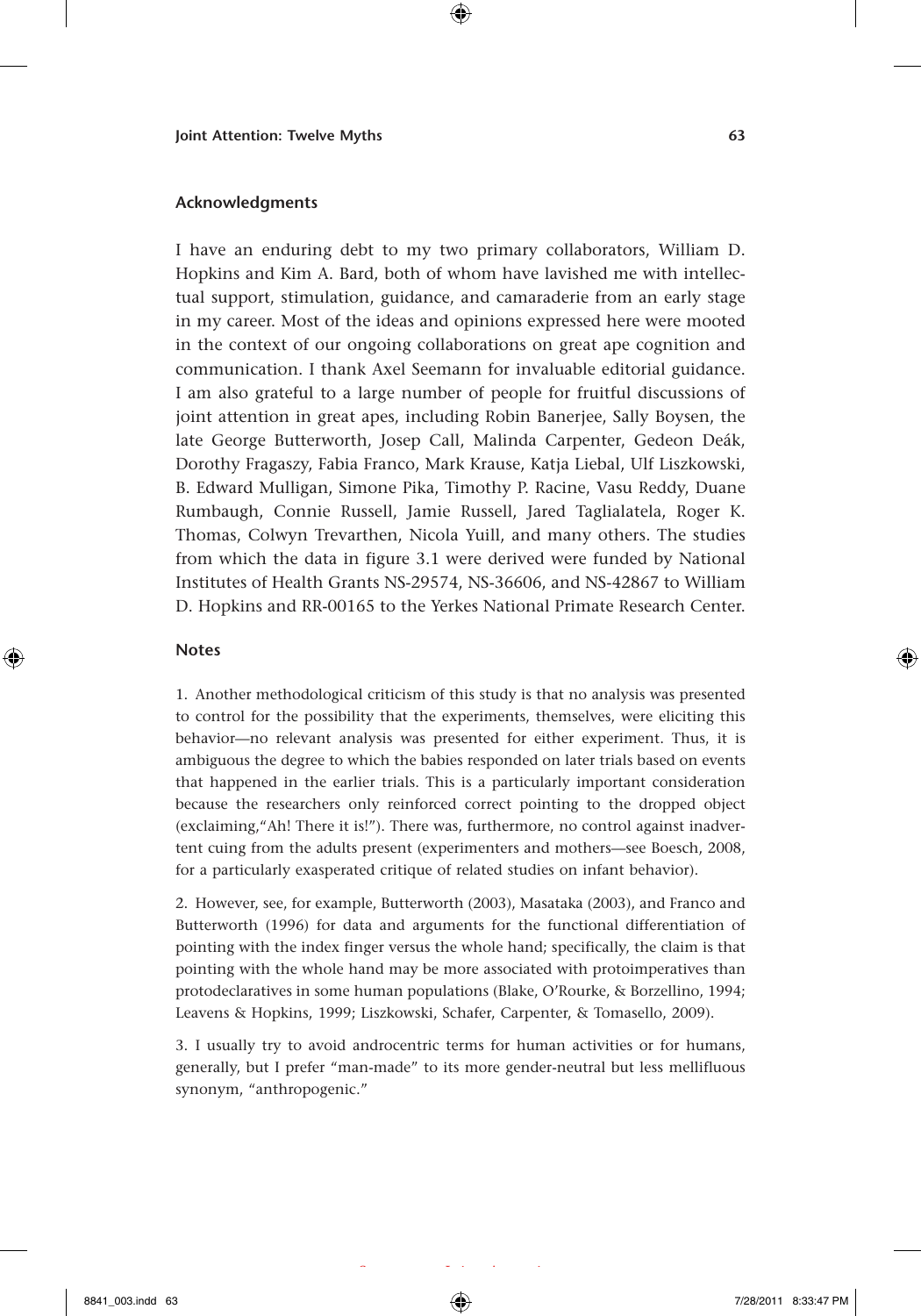## **References**

Akhtar, N., & Tomasello, M. (2000). The social nature of words and word learning. In R. Golinkoff & K. Hirsh-Pasek (Eds.), *Becoming a word learner: A debate on lexical acquisition* (pp. 115–135). Oxford: Oxford University Press.

⊕

Baldwin, D. A., & Moses, L. J. (1996). The ontogeny of social information gathering. *Child Development*, *67*, 1915–1939.

Bard, K. A., & Leavens, D. A. (2009). Socio-emotional factors in the development of joint attention in human and ape infants. In L. Röska-Hardy & E. M. Neumann-Held (Eds.), *Learning from animals? Examining the nature of human uniqueness* (pp. 89–104). London: Psychology Press.

Baron-Cohen, S. (1989). Perceptual role taking and protodeclarative pointing in autism. *British Journal of Developmental Psychology*, *7*, 113–127.

Baron-Cohen, S. (1995). *Mindblindness: An essay on autism and theory of mind*. Cambridge, MA: MIT Press.

Baron-Cohen, S. (1999). The evolution of a theory of mind. In M. C. Corballis & S. E. G. Lea (Eds.), *The descent of mind: Psychological perspectives on hominid evolution* (pp. 261–277). Oxford: Oxford University Press.

Bates, E. (1976). *Language and context: The acquisition of pragmatics*. New York: Academic Press.

Bates, E., Benigni, L., Bretherton, I., Camaioni, L., & Volterra, V. (1977). From gesture to the first word: On the nature of cognitive and social prerequisites. In M. Lewis & L. Rosenblum (Eds.), *Interaction, conversation and the development of language* (pp. 247–307). New York: Wiley.

Bates, E., Camaioni, L., & Volterra, V. (1975). Performatives prior to speech. *Merrill-Palmer Quarterly*, *21*, 205–226.

Bergmann, G. (1962). Purpose, function, scientific explanation. *Acta Sociologica*, *5*, 225–238.

Blake, J., O'Rourke, P., & Borzellino, G. (1994). Form and function in the development of pointing and reaching gestures. *Infant Behavior and Development*, *17*, 195–203.

Boesch, C. (2008). Taking development and ecology seriously when comparing cognition: Reply to Tomasello and Call (2008). *Journal of Comparative Psychology*, *122*, 453–455.

Boysen, S. T., & Berntson, G. G. (1989). Numerical competence in a chimpanzee *(Pan troglodytes). Journal of Comparative Psychology*, *103*, 23–31.

Brooks, R., & Meltzoff, A. N. (2002). The importance of eyes: How infants interpret adult looking behavior. *Developmental Psychology*, *38*, 958–966.

Seemann—Joint Attention

⊕

↔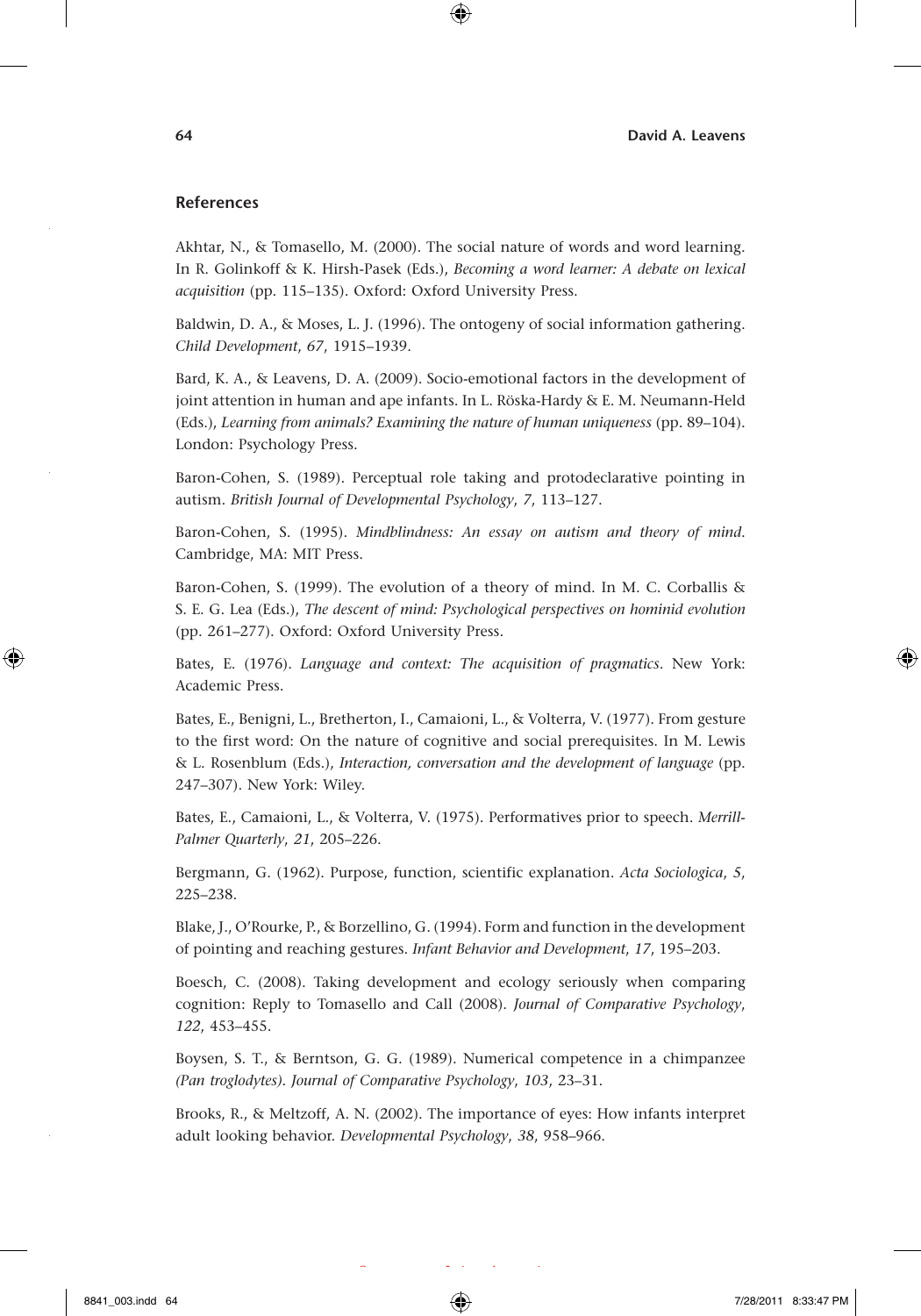Butterworth, G. (2003). Pointing is the royal road to language for babies. In S. Kita (Ed.), *Pointing: Where language, culture, and cognition meet* (pp. 9–33). Mahwah, NJ: Erlbaum.

⊕

Butterworth, G., & Grover, L. (1988). The origins of referential communication in human infancy. In L. Weiskrantz (Ed.), *Thought without language* (pp. 5–24). Oxford, England: Clarendon Press.

Call, J. (2011). How artificial communication affects the communication and cognition of the great apes. *Mind & Language*, *26*, 1–20.

Call, J., & Tomasello, M. (1994). Production and comprehension of referential pointing by orangutans *(Pongo pygmaeus). Journal of Comparative Psychology*, *108*, 307–317.

Carpenter, M., & Liebal, K. (2009). *Joint attention, communication, and knowing together*. Talk presented at the Conference on Joint Attention: Developments in Developmental and Comparative Psychology, Philosophy of Mind, and Social Neuroscience, sponsored by the National Science Foundation, Bentley University, Waltham, MA, 1–4 October.

Carpenter, M., Tomasello, M., & Savage-Rumbaugh, S. (1995). Joint attention and imitative learning in children, chimpanzees, and enculturated chimpanzees. *Social Development*, *4*, 217–237.

Carruthers, P. (2009). How we know our own minds: The relationship between mindreading and metacognition. *Behavioral and Brain Sciences*, *32*, 121–182.

Clark, A. (1997). *Being there: Putting brain, body and world together again*. Cambridge, MA: MIT Press.

Curcio, F. (1978). Sensorimotor functioning and communication in mute autistic children. *Journal of Autism and Childhood Schizophrenia*, *8*, 281–292.

Degos, J. D. (2001). Pointing disorders. *Revue de Neuropsychologie*, *11*, 257–265.

De Jaegher, H., & Di Paolo, E. (2007). Participatory sense-making: An enactive approach to social cognition. *Phenomenology and the Cognitive Sciences*, *6*, 485–507.

D'Entremont, B., & Seamans, E. (2007). Do infants need social cognition to act socially? An alternative look at infant pointing. *Child Development*, *78*, 723–728.

Desrochers, S., Morissette, P., & Ricard, M. (1995). Two perspectives on pointing in infancy. In C. Moore & P. Dunham (Eds.), *Joint attention: Its origins and role in development* (pp. 85–101). Hillsdale, NJ: Erlbaum.

Eibl-Eibesfeldt, I. (1989). *Human ethology*. New York: Aldin de Gruyter.

Enfield, N. J. (2001). "Lip-pointing": A discussion of form and function with reference to data from Laos. *Gesture*, *1*, 185–212.

⊕

↔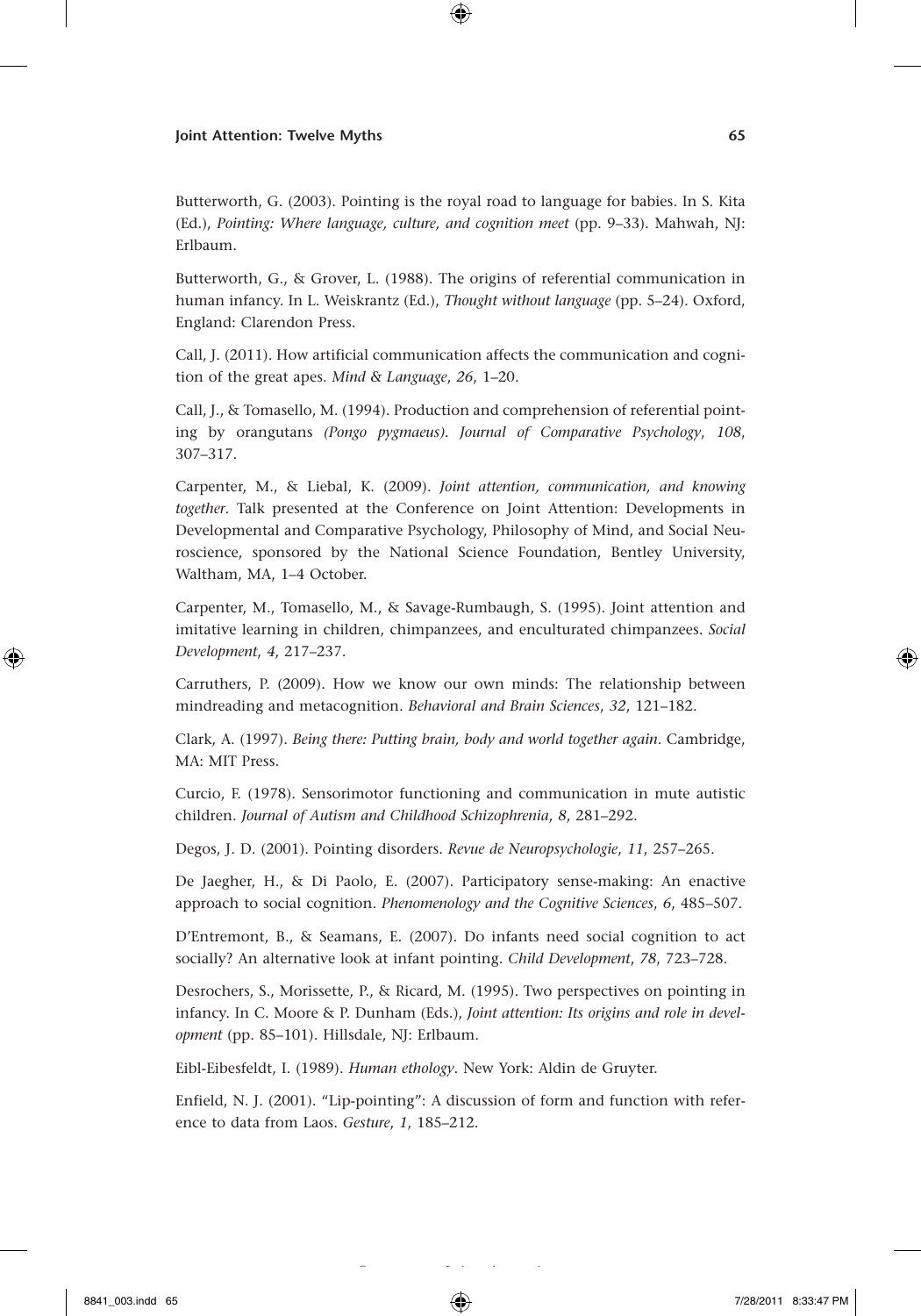## **66 David A. Leavens**

Finch, G. (1942). Chimpanzee frustration responses. *Psychosomatic Medicine*, *4*, 233–251.

⊕

Franco, F., & Butterworth, G. (1996). Pointing and social awareness: Declaring and requesting in the second year. *Journal of Child Language*, *23*, 307–336.

Furness, W. H. (1916). Observations on the mentality of chimpanzees and orangutans. *Proceedings of the American Philosophical Society*, *55*, 281–290.

Gallagher, S. (2001). The practice of mind: Theory, simulation or primary interaction? *Journal of Consciousness Studies*, *8*, 83–108.

Gallagher, S. (2008). Direct perception in the intersubjective context. *Consciousness and Cognition*, *17*, 535–543.

Gardner, R. A. (2008). Comparative intelligence and intelligent comparisons. [Commentary on Penn et al.]. *Behavioral and Brain Sciences*, *31*, 135–136.

Gardner, R. A., Gardner, B. T., & van Cantfort, T. E. (Eds.). (1989). *Teaching sign language to chimpanzees*. Albany: State University of New York Press.

Golinkoff, R. M. (1986). "I beg your pardon": The preverbal negotiation of failed messages. *Journal of Child Language*, *13*, 455–476.

Gómez, J.-C. (2007). Pointing behaviors in apes and human infants: A balanced interpretation. *Child Development*, *78*, 729–734.

Gould, S. J., & Lewontin, R. C. (1979). The spandrels of San Marco and the Panglossian paradigm: A critique of the adaptationist programme. *Proceedings of the Royal Society of London. Series B, Biological Sciences*, *205*, 581–598.

Grice, H. P. (1975). Logic and conversation. In P. Cole & J. L. Morgan (Eds.), *Syntax and semantics: Vol. 3. Speech acts* (pp. 41–58). New York: Academic Press.

Hare, B., & Tomasello, M. (2004). Chimpanzees are more skilful in competitive than in cooperative cognitive tasks. *Animal Behaviour*, *68*, 571–581.

Hutto, D. D. (2008). *Folk psychological narratives: The sociocultural basis of understanding reasons*. Cambridge, MA: MIT Press.

Inoue-Nakamura, N., & Matsuzawa, T. (1997). Development of stone tool use by wild chimpanzees (*Pan troglodytes*). *Journal of Comparative Psychology*, *111*, 159–173.

Itakura, S., Agnetta, B., Hare, B., & Tomasello, M. (1999). Chimpanzee use of human and conspecific social cues to locate hidden food. *Developmental Science*, *2*, 448–456.

Iverson, J. M., & Goldin-Meadow, S. (1997). What's communication got to do with it? Gesture in children blind from birth. *Developmental Psychology*, *33*, 453–467.

⊕

↔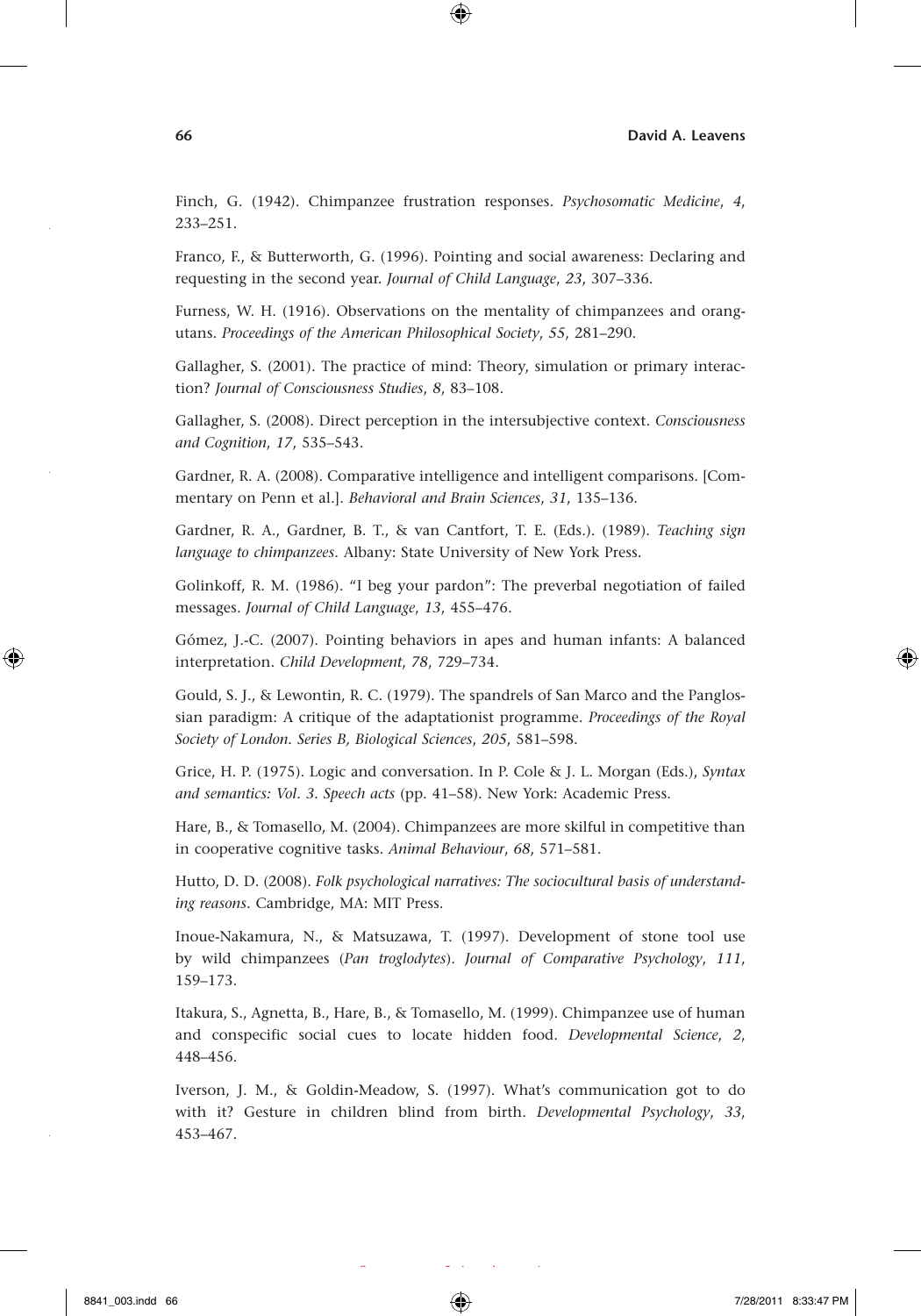Johnson, C. M. (2001). Distributed primate cognition: A review. *Animal Cognition*, *4*, 167–183.

⊕

Jones, S. S., & Hong, H.-W. (2001). Onset of voluntary communication: Smiling looks to mother. *Infancy*, *2*, 353–370.

Jones, S. S., & Hong, H.-W. (2005). How some infant smiles get made. *Infant Behavior and Development*, *28*, 194–205.

Kellogg, W. N., & Kellogg, L. A. (1933). *The ape and the child: A study of early environmental influence upon early behavior*. New York: McGraw-Hill.

Kendon, A., & Versante, L. (2003). Pointing by hand in "Neapolitan." In S. Kita (Ed.), *Pointing: Where language, culture and cognition meet* (pp. 109–137). Mahwah, NJ: Erlbaum.

King, B. J. (2004). *The dynamic dance: Nonvocal communication in African great apes*. Cambridge, MA: Harvard University Press.

Krause, M. A., & Fouts, R. S. (1997). Chimpanzee (*Pan troglodytes*) pointing: Hand shapes, accuracy, and the role of eye gaze. *Journal of Comparative Psychology*, *111*, 330–336.

Lakoff, G., & Johnson, M. (1999). *Philosophy in the flesh: The embodied mind and its challenge to Western thought*. New York: Basic Books.

Leavens, D. A. (2004). Manual deixis in apes and humans. [Reprinted in C. Abry, A. Vilain, & J.-L. Schwartz (Eds.), (2009). *Vocalize to localize*, pp. 67–86, Amsterdam: Benjamins.] *Interaction Studies: Social Behaviour and Communication in Biological and Artificial Systems*, *5*, 387–408.

Leavens, D. A., & Bard, K. A. (2011). Environmental influences on joint attention in great apes: Implications for human cognition. *Journal of Cognitive Education and Psychology*, *10*, 9-31.

Leavens, D. A., & Hopkins, W. D. (1998). Intentional communication by chimpanzees: A cross-sectional study of the use of referential gestures. *Developmental Psychology*, *34*, 813–822.

Leavens, D. A., & Hopkins, W. D. (1999). The whole hand point: The structure and function of pointing from a comparative perspective. *Journal of Comparative Psychology*, *113*, 417–425.

Leavens, D. A., & Hopkins, W. D. (2005). Multimodal concomitants of manual gesture by chimpanzees: Effects of food size and distance. *Gesture*, *5*, 73–88.

Leavens, D. A., & Naylor, M. (in preparation). *Pointing with the index finger is sometimes not the preferred pointing posture in British adults.*

Leavens, D. A., & Racine, T. P. (2009). Joint attention in apes and humans: Are humans unique? *Journal of Consciousness Studies*, *16*, 240–267.

⊕

↔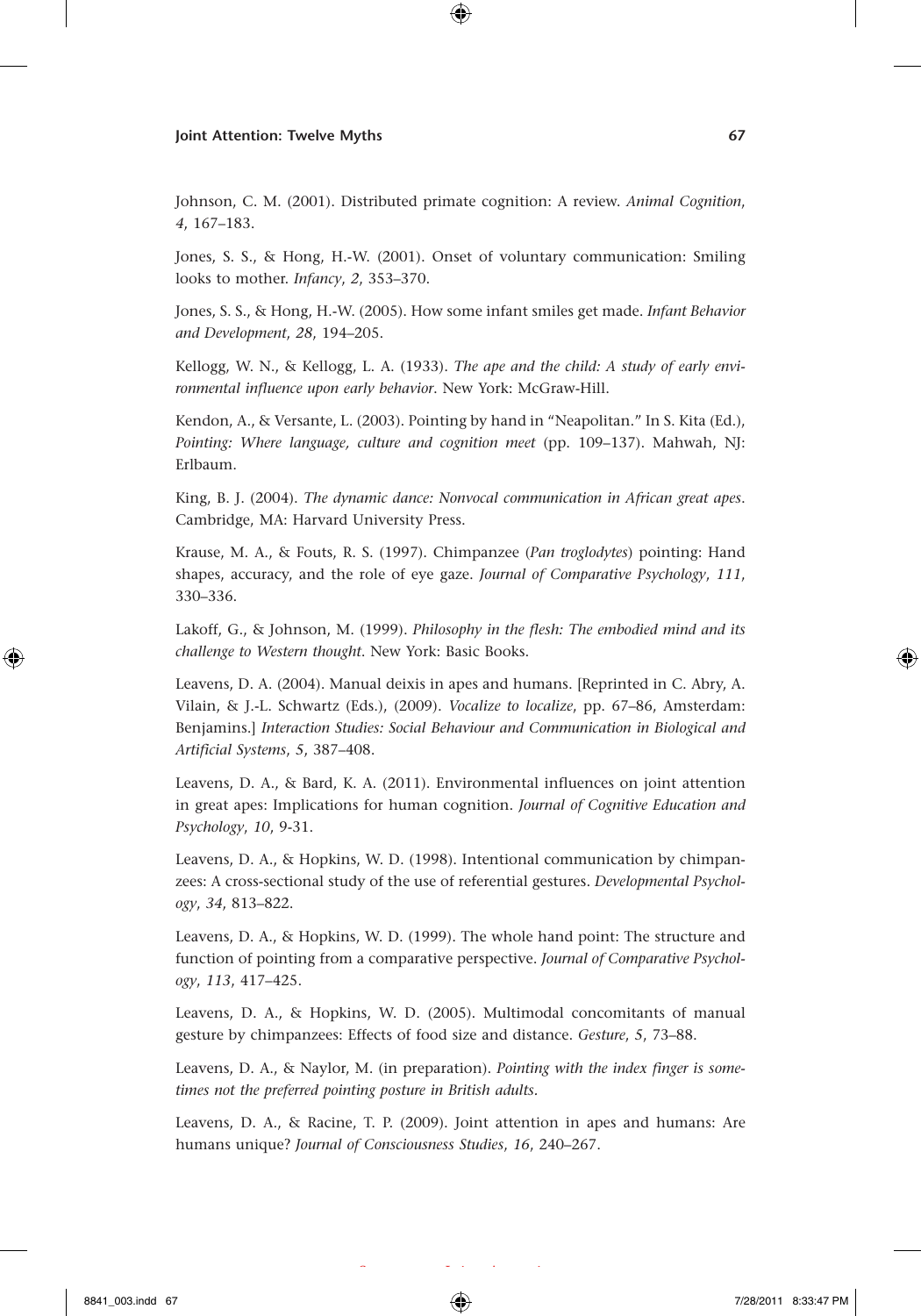## **68 David A. Leavens**

Leavens, D. A., & Todd, B. K. (2009). *Putting the "joy" into "joint attention."* Public lecture delivered at the British Science Festival, University of Surrey, Guildford, UK, 7 September.

⊕

Leavens, D. A., Bard, K. A., & Hopkins, W. D. (2010). BIZARRE chimpanzees do not represent "the chimpanzee." [Commentary on Henrich et al.]. *Behavioral and Brain Sciences*, *33*, 100–101.

Leavens, D. A., Hopkins, W. D., & Bard, K. A. (1996). Indexical and referential pointing in chimpanzees (*Pan troglodytes*). *Journal of Comparative Psychology*, *110*, 346–353.

Leavens, D. A., Hopkins, W. D., & Bard, K. A. (2005b). Understanding the point of chimpanzee pointing: Epigenesis and ecological validity. *Current Directions in Psychological Science*, *14*, 185–189.

Leavens, D. A., Hopkins, W. D., & Bard, K. A. (2008). The heterochronic origins of explicit reference. In J. Zlatev, T. Racine, C. Sinha, & E. Itkonen (Eds.), *The shared mind: Perspectives on intersubjectivity* (pp. 187–214). Amsterdam: Benjamins.

Leavens, D. A., Hopkins, W. D., & Thomas, R. K. (2004). Referential communication by chimpanzees (*Pan troglodytes*). *Journal of Comparative Psychology*, *118*, 48–57.

Leavens, D. A., Racine, T. P., & Hopkins, W. D. (2009). The ontogeny and phylogeny of non-verbal deixis. In R. Botha & C. Knight (Eds.), *The prehistory of language* (pp. 142–165). Oxford: Oxford University Press.

Leavens, D. A., Russell, J. L., & Hopkins, W. D. (2005a). Intentionality as measured in the persistence and elaboration of communication by chimpanzees (*Pan troglodytes*). *Child Development*, *76*, 291–306.

Lempers, J. D. (1979). Young children's production and comprehension of nonverbal deictic behaviors. *Journal of Genetic Psychology*, *135*, 93–102.

Leudar, I., & Costall, A. (2004). On the persistence of the "problem of other minds" in psychology: Chomsky, Grice and theory of mind. *Theory & Psychology*, *14*, 601–624.

Leung, E. H. L., & Rheingold, H. L. (1981). Development of pointing as a social gesture. *Developmental Psychology*, *17*, 215–220.

Lickliter, R. (2008). The growth of developmental thought: Implications for a new evolutionary psychology. *New Ideas in Psychology*, *26*, 353–369.

Liszkowski, U., Carpenter, M., Henning, A., Striano, T., & Tomasello, M. (2004). Twelve-month-olds point to share attention and interest. *Developmental Science*, *7*, 297–307.

Liszkowski, U., Carpenter, M., Striano, T., & Tomasello, M. (2006). 12- and 18-montholds point to provide information for others. *Journal of Cognition and Development*, *7*, 173–187.

⊕

↔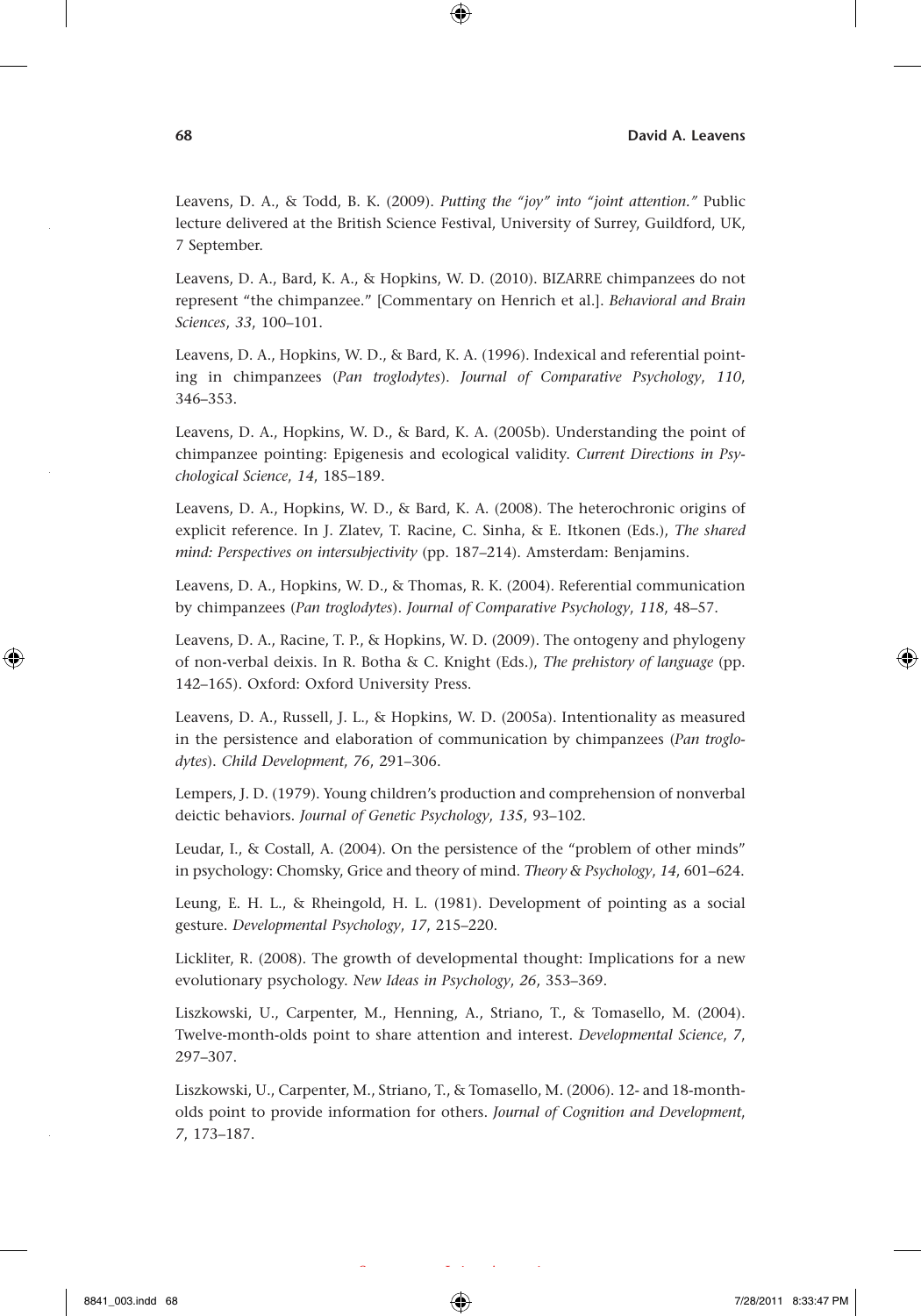Liszkowski, U., Schafer, M., Carpenter, M., & Tomasello, M. (2009). Prelinguistic infants, but not chimpanzees, communicate about absent entities. *Psychological Science*, *20*, 654–660.

⊕

Lyn, H., Russell, J. L., & Hopkins, W. D. (2010). The impact of environment on the comprehension of declarative communication in apes. *Psychological Science*, *21*, 360–365.

Masataka, N. (2003). From index-finger extension to index-finger pointing: Ontogenesis of pointing in preverbal infants. In C. Moore & P. J. Dunham (Eds.), *Joint attention: Its origins and role in development* (pp. 69–84). Hillsdale, NJ: Erlbaum.

Masur, E. F. (1983). Gestural development, dual-directional signaling, and the transition to words. *Journal of Psycholinguistic Research*, *12*, 93–109.

Menzel, C. R. (1999). Unprompted recall and reporting of hidden objects by a chimpanzee (*Pan troglodytes*) after extended delays. *Journal of Comparative Psychology*, *113*, 426–434.

Messinger, D. S., & Fogel, A. (1998). Give and take: The development of conventional infant gestures. *Merrill-Palmer Quarterly*, *44*, 566–590.

Miles, H. L. (1990). The cognitive foundations for reference in a signing orangutan. In S. T. Parker & K. R. Gibson (Eds.), "Language" and intelligence in monkeys and apes: Comparative developmental perspectives (pp*.* 511–539). Cambridge: Cambridge University Press.

Mitchell, C. J., De Houwer, J., & Lovibond, P. F. (2009). The propositional nature of human associative learning. *Behavioral and Brain Sciences*, *32*, 183–246.

Moll, H., & Tomasello, M. (2007). Cooperation and human cognition: The Vygotskian intelligence hypothesis. *Philosophical Transactions of the Royal Society, B*, *362*, 639–648.

Moore, C., & Corkum, V. (1994). Social understanding at the end of the first year of life. *Developmental Review*, *14*, 349–372.

Moore, C., & D'Entremont, B. (2001). Developmental changes in pointing as a function of attentional focus. *Journal of Cognition and Development*, *2*, 109–129.

Mundy, P., Sigman, M., Ungerer, J., & Sherman, T. (1986). Defining the social deficits of autism: The contribution of non-verbal communication measures. *Journal of Child Psychology and Psychiatry, and Allied Disciplines*, *27*, 657–669.

Mundy, P., Sigman, M., Ungerer, J., & Sherman, T. (1987). Nonverbal communication and play correlates of language development in autistic children. *Journal of Autism and Developmental Disorders*, *17*, 349–364.

Nisbett, R. E., & Wilson, T. D. (1977). Telling more than we can know: Verbal reports on mental processes. *Psychological Review*, *84*, 231–259.

⊕

↔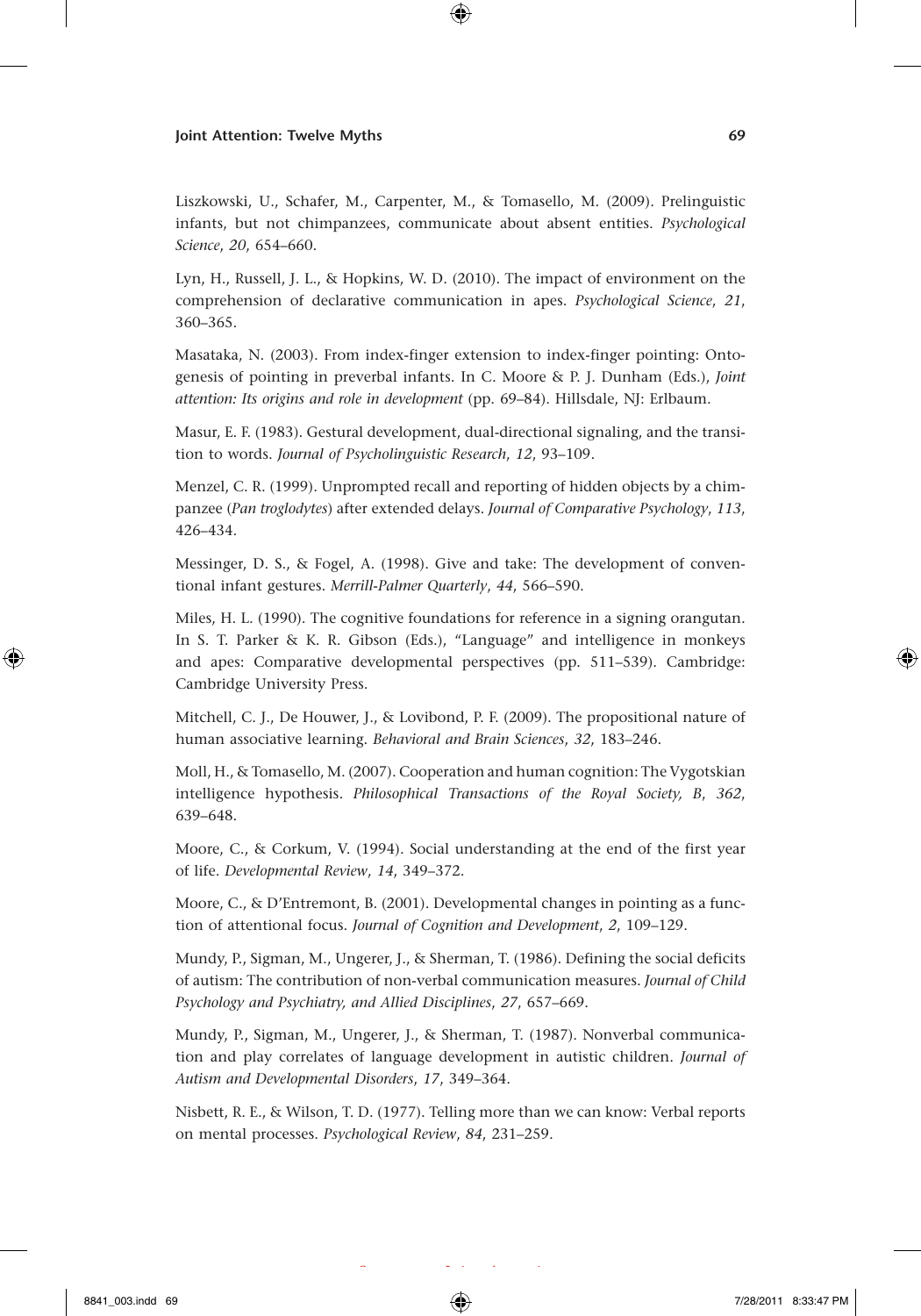## **70 David A. Leavens**

Nissen, H. W. (1931). A field study of the chimpanzee: Observations of chimpanzee behaviour and environment in Western French Guinea. *Comparative Psychology Monographs*, *8*(1), 122 pp.

⊕

O'Neill, D. K. (1996). Two-year-old children's sensitivity to a parent's knowledge state when making requests. *Child Development*, *67*, 659–677.

Peignot, P., & Anderson, J. R. (1999). Use of experimenter-given manual and facial cues by gorillas (*Gorilla gorilla*) in an object-choice task. *Journal of Comparative Psychology*, *113*, 253–260.

Petitto, L. (1988). "Language" in the prelinguistic child. In E. Kessel (Ed.), *Development of language and language researchers* (pp. 187–222). Hillsdale, NJ: Erlbaum.

Pika, S., & Mitani, J. (2006). Referential gestural communication in wild chimpanzees (*Pan troglodytes*). *Current Biology*, *16*, R191–R192.

Plooij, F. X. (1978). Some basic traits of language in wild chimpanzees? In A. Lock (Ed.), *Action, gesture and symbol* (pp. 111–131). London: Academic Press.

Povinelli, D. J., & Davis, D. R. (1994). Differences between chimpanzees *(Pan troglodytes)* and humans *(Homo sapiens)* in the resting state of the index finger: Implications for pointing. *Journal of Comparative Psychology*, *108*, 134–139.

Povinelli, D. J., Bering, J. M., & Giambrone, S. (2003). Chimpanzee "pointing": Another error of the argument by analogy? In S. Kita (Ed.), *Pointing: Where language, culture, and cognition meet* (pp. 35–68). Hillsdale, NJ: Erlbaum.

Povinelli, D. J., Nelson, K. E., & Boysen, S. T. (1990). Inferences about guessing and knowing by chimpanzees *(Pan troglodytes). Journal of Comparative Psychology*, *104*, 203–210.

Povinelli, D. J., Nelson, K. E., & Boysen, S. T. (1992). Comprehension of role reversal in chimpanzees: Evidence of empathy? *Animal Behaviour*, *43*, 633–640.

Povinelli, D. J., Reaux, J. E., Bierschwale, D. T., Allain, A. D., & Simon, B. B. (1997). Exploitation of pointing as a referential gesture in young children, but not adolescent chimpanzees. *Cognitive Development*, *12*, 423–461.

Premack, D. G., & Woodruff, G. (1978). Does the chimpanzee have a theory of mind? *Behavioral and Brain Sciences*, *1*, 515–526.

Racine, T. P., & Carpendale, J. I. M. (2008). The embodiment of mental states. In W. F. Overton, U. Mueller, & J. Newman (Eds.), *Body in mind, mind in body: Developmental perspectives on embodiment and consciousness* (pp. 159–190). Mahwah, NJ: Erlbaum.

Reddy, V., & Morris, P. (2004). Participants don't need theories: Knowing minds in engagements. *Theory & Psychology*, *14*, 647–665.

⊕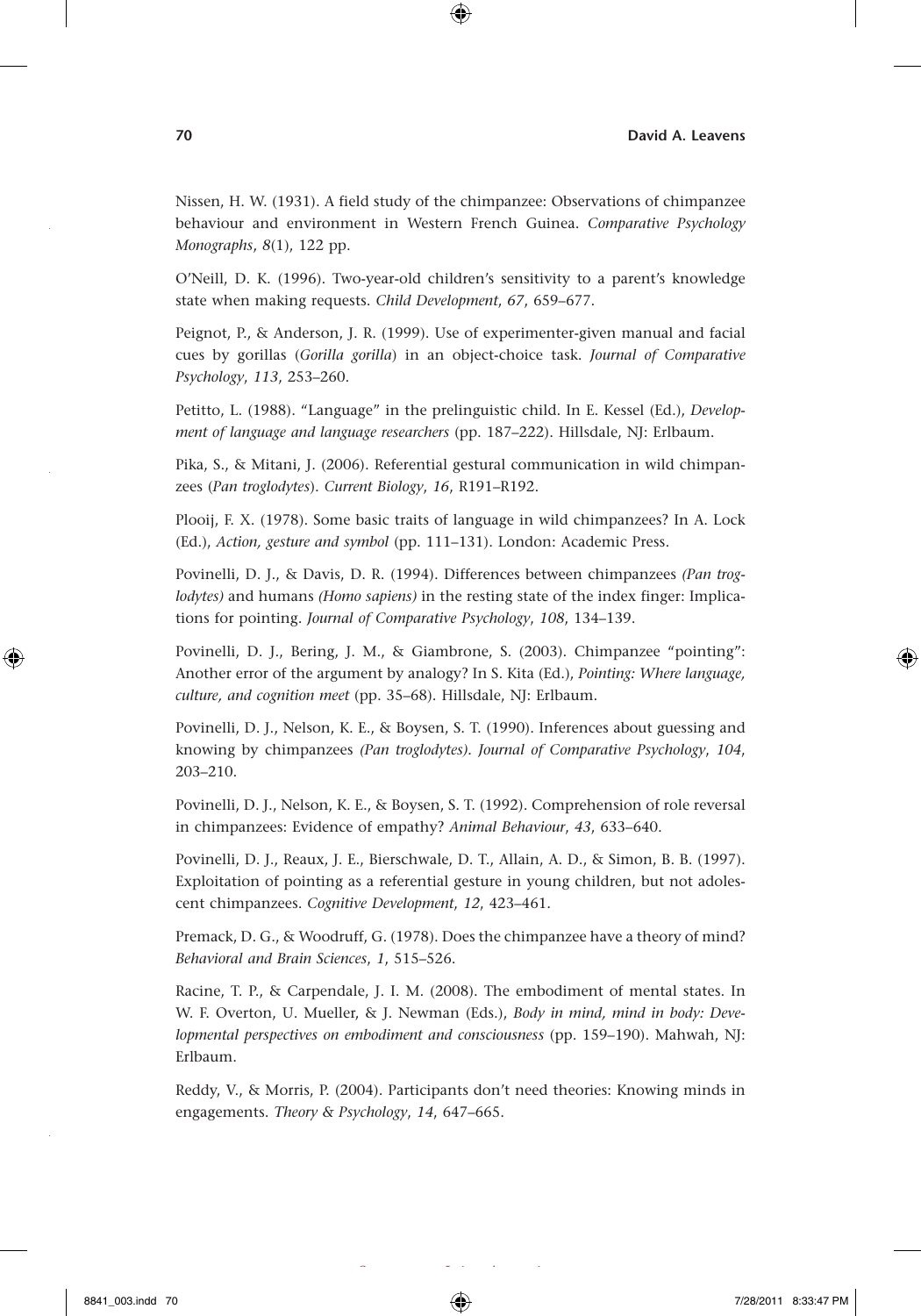Ricks, D. M., & Wing, L. (1975). Language, communication, and the use of symbols in normal and autistic children. *Journal of Autism and Childhood Schizophrenia*, *5*, 191–221.

⊕

Russell, C. L., Bard, K. A., & Adamson, L. B. (1997). Social referencing by young chimpanzees. *Journal of Comparative Psychology*, *111*, 185–193.

Savage-Rumbaugh, E. S. (1986). *Ape language: From conditioned response to symbol*. New York: Columbia University Press.

Savage-Rumbaugh, E. S., MacDonald, K., Sevcik, R. A., Hopkins, W. D., & Rubert, E. (1986). Spontaneous symbol acquisition and communicative use by pygmy chimpanzees *(Pan paniscus). Journal of Experimental Psychology. General*, *115*, 211–235.

Savage-Rumbaugh, E. S., Rumbaugh, D. M., & MacDonald, K. (1985). Language learning in two species of apes. *Neuroscience and Biobehavioral Reviews*, *9*, 653–665.

Savage-Rumbaugh, E. S., Shanker, S. G., & Taylor, T. J. (1998). *Apes, language, and the human mind*. Oxford: Oxford University Press.

Southgate, V., van Maanen, C., & Csibra, G. (2007). Infant pointing: Communication to cooperate or communication to learn? *Child Development*, *78*, 735–740.

Tanner, J. E., Patterson, F. G., & Byrne, R. W. (2006). The development of spontaneous gestures in zoo-living gorillas and sign-taught gorillas: From action and location to object representation. *Journal of Developmental Processes*, *1*, 69–102.

Tomasello, M. (1995). Joint attention as social cognition. In C. Moore & P. J. Dunham (Eds.), *Joint attention: Its origins and role in development* (pp. 103–130). Hillsdale, NJ: Erlbaum.

Tomasello, M. (2006). Why don't apes point? In N. Enfield & S. C. Levinson (Eds.), *Roots of human sociality: Culture, cognition and interaction* (pp. 506–524). Oxford: Berg.

Tomasello, M., & Farrar, M. J. (1986). Joint attention and early language. *Child Development*, *57*, 1454–1463.

Tomasello, M., Carpenter, M., & Liszkowski, U. (2007). A new look at infant pointing. *Child Development*, *78*, 705–722.

Veà, J. J., & Sabater-Pi, J. (1998). Spontaneous pointing behaviour in the wild pygmy chimpanzee (*Pan paniscus*). *Folia Primatologica*, *69*, 289–290.

de Waal, F. B. M. (1982). *Chimpanzee politics: Power and sex among apes*. New York: Harper & Row.

Whiten, A. (2000). Chimpanzee cognition and the question of mental rerepresentation. In D. Sperber (Ed.), *Metarepresentation: A multidisciplinary perspective* (pp. 139– 167). Oxford: Oxford University Press.

⊕

↔